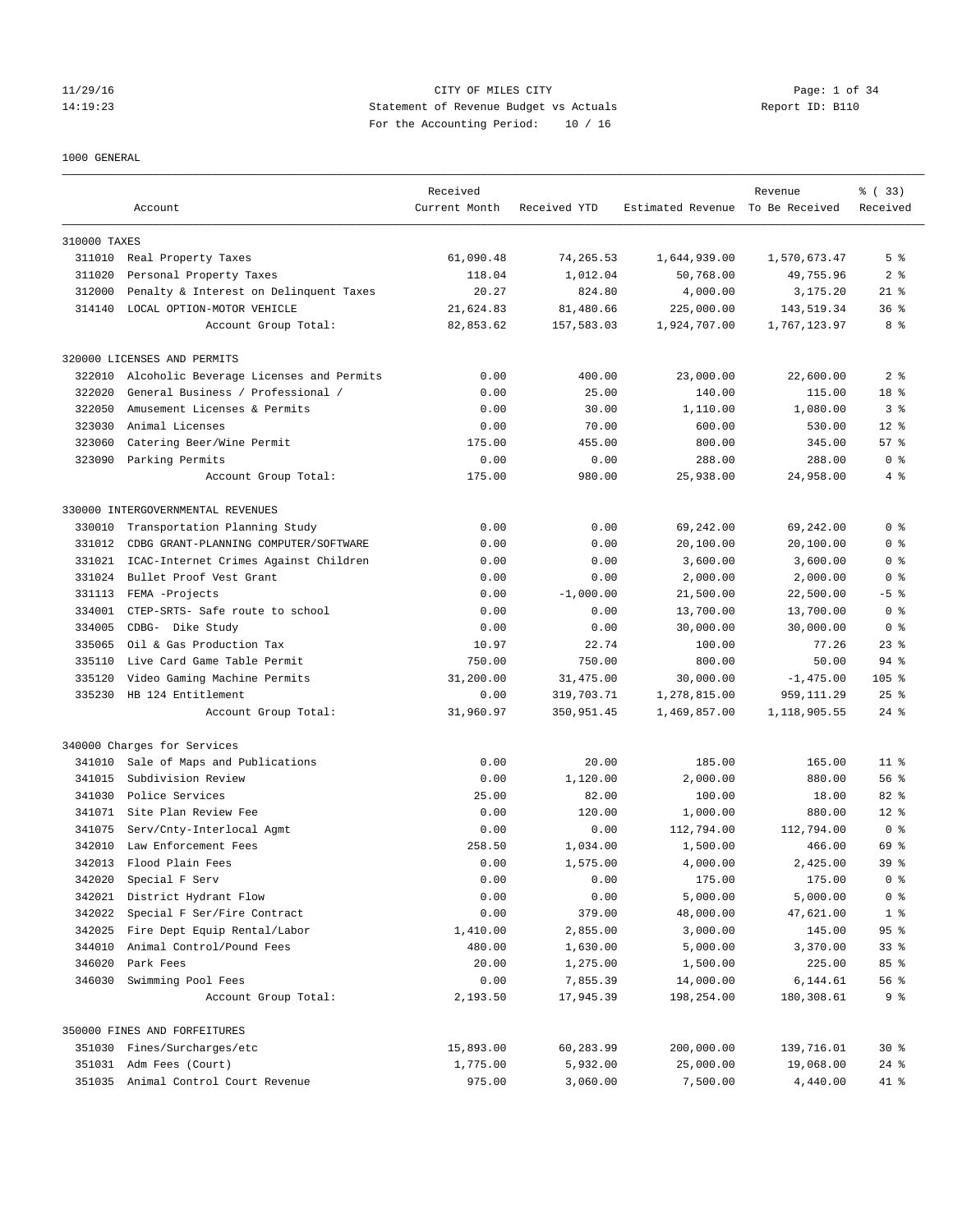## 11/29/16 CITY OF MILES CITY Page: 2 of 34 14:19:23 Statement of Revenue Budget vs Actuals Report ID: B110 For the Accounting Period: 10 / 16

#### 1000 GENERAL

|        | Account                           | Received<br>Current Month | Received YTD | Estimated Revenue To Be Received | Revenue      | % (33)<br>Received |
|--------|-----------------------------------|---------------------------|--------------|----------------------------------|--------------|--------------------|
|        | Account Group Total:              | 18,643.00                 | 69, 275.99   | 232,500.00                       | 163,224.01   | $30*$              |
|        | 360000 MISCELLANEOUS REVENUE      |                           |              |                                  |              |                    |
| 361005 | MidRivers Franchise Fees          | 24,280.00                 | 24,645.26    | 98,000.00                        | 73, 354. 74  | 25%                |
| 361010 | Land Rental                       | 100.00                    | 34, 240.51   | 32,000.00                        | $-2, 240.51$ | 107 <sub>8</sub>   |
| 361020 | Building Rentals                  | 1,349.99                  | 5,399.96     | 16,100.00                        | 10,700.04    | $34$ $%$           |
| 362020 | MISC REVENUE                      | 0.00                      | 58.28        | 10,000.00                        | 9,941.72     | 1 <sup>8</sup>     |
| 362022 | Health Ins-MMIA Emp Benefits Prog | $-1,476.57$               | 2,688.81     | 0.00                             | $-2,688.81$  | $***$ $-$          |
| 362070 | WAGE ANALYSIS CONTRIBUTION        | 0.00                      | 0.00         | 10,050.00                        | 10,050.00    | 0 <sup>8</sup>     |
| 365000 | Contributions and Donations       | 1,100.00                  | 1,155.00     | 1,000.00                         | $-155.00$    | 116%               |
| 365012 | Swimming Lessions                 | 0.00                      | 0.00         | 500.00                           | 500.00       | 0 <sup>8</sup>     |
| 365013 | Shop With A Cop                   | 0.00                      | 0.00         | 5.000.00                         | 5.000.00     | 0 <sup>8</sup>     |
| 365014 | Denton Field Project/2015         | 0.00                      | 26.60        | 44,576.00                        | 44,549.40    | 0 <sup>8</sup>     |
| 365015 | Florence Stacy Foundation         | 0.00                      | 500.00       | 66,917.00                        | 66, 417.00   | 1 <sup>8</sup>     |
| 365016 | Milwaukee Park                    | 0.00                      | 0.00         | 16,217.00                        | 16,217.00    | 0 <sup>8</sup>     |
| 365040 | DONATIONS-FIRE/AMB                | 0.00                      | 0.00         | 370.00                           | 370.00       | 0 <sup>8</sup>     |
| 366040 | Misc.-BHS                         | 0.00                      | 0.00         | 800.00                           | 800.00       | 0 <sup>8</sup>     |
| 366050 | Sale of Junk/Salvage-PD cars      | 0.00                      | 0.00         | 1,000.00                         | 1,000.00     | 0 <sup>8</sup>     |
|        | Account Group Total:              | 25, 353.42                | 68,714.42    | 302,530.00                       | 233,815.58   | $23$ $%$           |
|        | 370000 INVESTMENT EARNINGS        |                           |              |                                  |              |                    |
|        | 371010 Investment Earnings        | 265.01                    | 1,261.51     | 2,100.00                         | 838.49       | $60*$              |
|        | Account Group Total:              | 265.01                    | 1,261.51     | 2,100.00                         | 838.49       | $60*$              |
|        | 380000 OTHER FINANCING SOURCES    |                           |              |                                  |              |                    |
| 381070 | Proceeds/Loans/Intercap 016-2015  | 0.00                      | 0.00         | 302,500.00                       | 302,500.00   | 0 <sup>8</sup>     |
| 383000 | Interfund Operating Transfer      | 20,007.00                 | 99,112.00    | 606,367.00                       | 507,255.00   | 16 <sup>8</sup>    |
|        | Account Group Total:              | 20,007.00                 | 99,112.00    | 908,867.00                       | 809,755.00   | 11 <sup>8</sup>    |
|        | Fund Total:                       | 181, 451.52               | 765,823.79   | 5,064,753.00                     | 4,298,929.21 | 15 <sup>8</sup>    |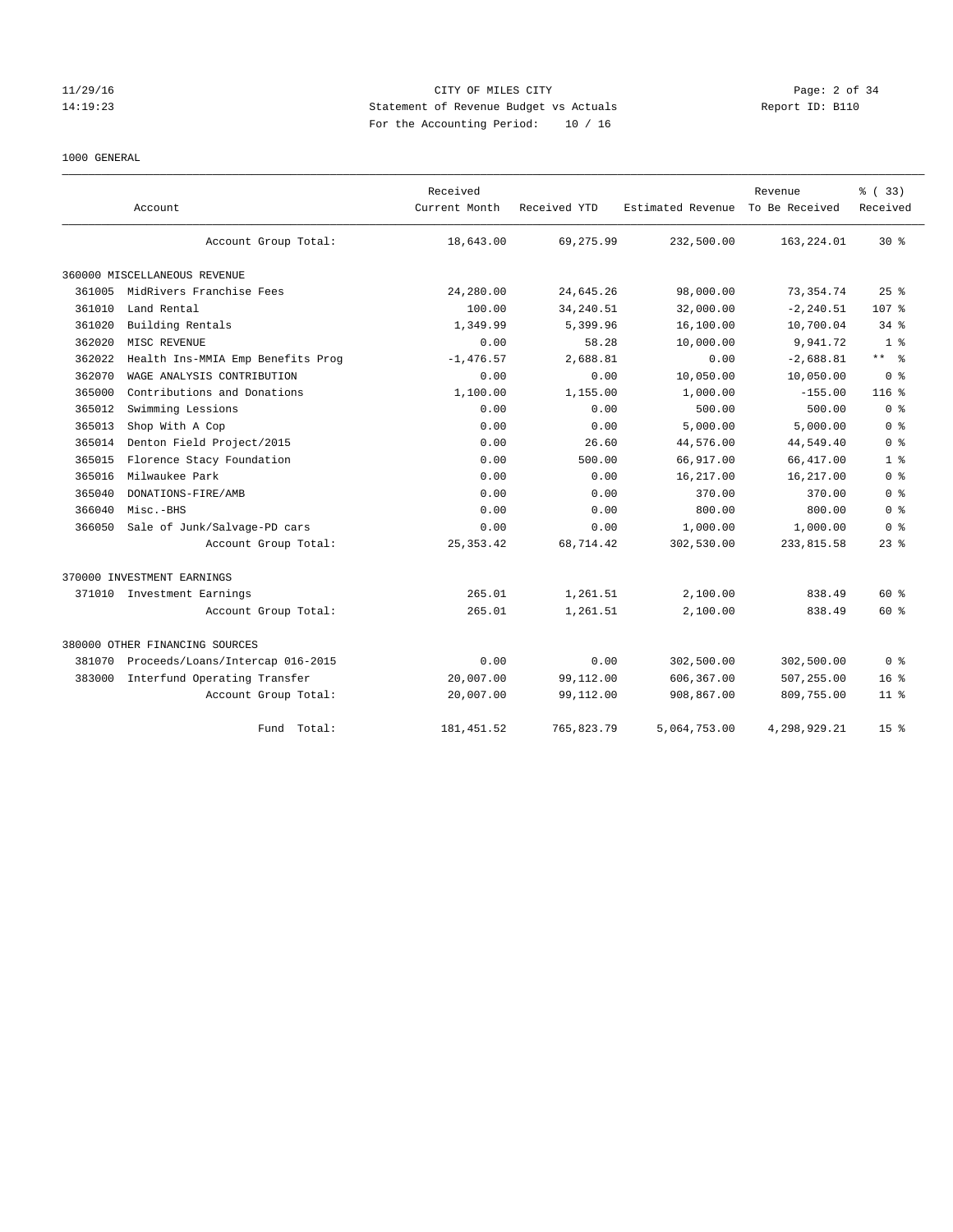## 11/29/16 CITY OF MILES CITY Page: 3 of 34 14:19:23 Statement of Revenue Budget vs Actuals Report ID: B110 For the Accounting Period: 10 / 16

# 2220 LIBRARY

|        |                                   | Received      |              |                   | Revenue        | % (33)              |
|--------|-----------------------------------|---------------|--------------|-------------------|----------------|---------------------|
|        | Account                           | Current Month | Received YTD | Estimated Revenue | To Be Received | Received            |
|        | 340000 Charges for Services       |               |              |                   |                |                     |
| 341075 | Serv/Cnty-Interlocal Agmt         | 0.00          | 0.00         | 39,808.00         | 39,808.00      | 0 <sup>8</sup>      |
| 346070 | Library Fees                      | 203.25        | 874.45       | 4,000.00          | 3,125.55       | $22$ $%$            |
| 346074 | Book Sales                        | 18.20         | 108.50       | 400.00            | 291.50         | $27$ $%$            |
|        | Account Group Total:              | 221.45        | 982.95       | 44,208.00         | 43, 225.05     | 2 <sup>8</sup>      |
|        | 360000 MISCELLANEOUS REVENUE      |               |              |                   |                |                     |
| 365035 | Donation-Library Board of Trustee | 1,486.27      | 2,936.27     | 0.00              | $-2,936.27$    | $***$ $\frac{6}{5}$ |
|        | Account Group Total:              | 1,486.27      | 2,936.27     | 0.00              | $-2,936.27$    | $***$ $=$           |
|        | 380000 OTHER FINANCING SOURCES    |               |              |                   |                |                     |
| 383000 | Interfund Operating Transfer      | 24,483.00     | 97,932.00    | 293,791.00        | 195,859.00     | 33%                 |
|        | Account Group Total:              | 24,483.00     | 97,932.00    | 293,791.00        | 195,859.00     | 33%                 |
|        | Fund Total:                       | 26,190.72     | 101,851.22   | 337,999.00        | 236, 147. 78   | $30*$               |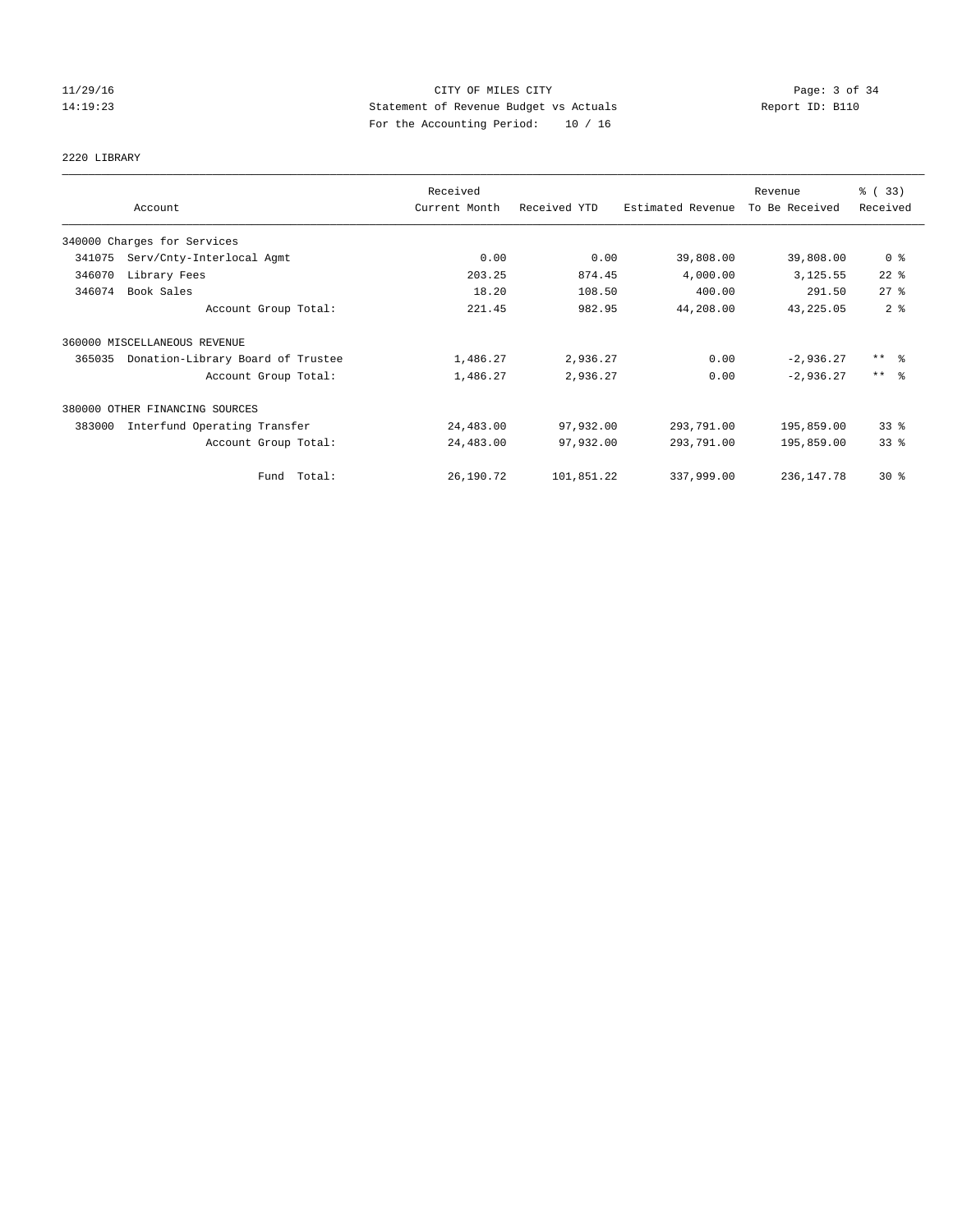## 11/29/16 CITY OF MILES CITY Page: 4 of 34 14:19:23 Statement of Revenue Budget vs Actuals Report ID: B110 For the Accounting Period: 10 / 16

2260 EMERGENCY DISASTER

|              |                                        | Received      |              |                   | Revenue        | % (33)              |  |
|--------------|----------------------------------------|---------------|--------------|-------------------|----------------|---------------------|--|
|              | Account                                | Current Month | Received YTD | Estimated Revenue | To Be Received | Received            |  |
| 310000 TAXES |                                        |               |              |                   |                |                     |  |
| 312000       | Penalty & Interest on Delinquent Taxes | 0.20          | 7.86         | 0.00              | $-7.86$        | $***$ $\frac{6}{3}$ |  |
|              | Account Group Total:                   | 0.20          | 7.86         | 0.00              | $-7.86$        | $***$ $\approx$     |  |
|              | 330000 INTERGOVERNMENTAL REVENUES      |               |              |                   |                |                     |  |
| 331113       | FEMA -Projects                         | 0.00          | 22,500.00    | 0.00              | $-22,500.00$   | ** 8                |  |
|              | Account Group Total:                   | 0.00          | 22,500.00    | 0.00              | $-22,500.00$   | $***$ $ -$          |  |
|              | Total:<br>Fund                         | 0.20          | 22,507.86    | 0.00              | $-22,507.86$   | $***$ $\frac{6}{3}$ |  |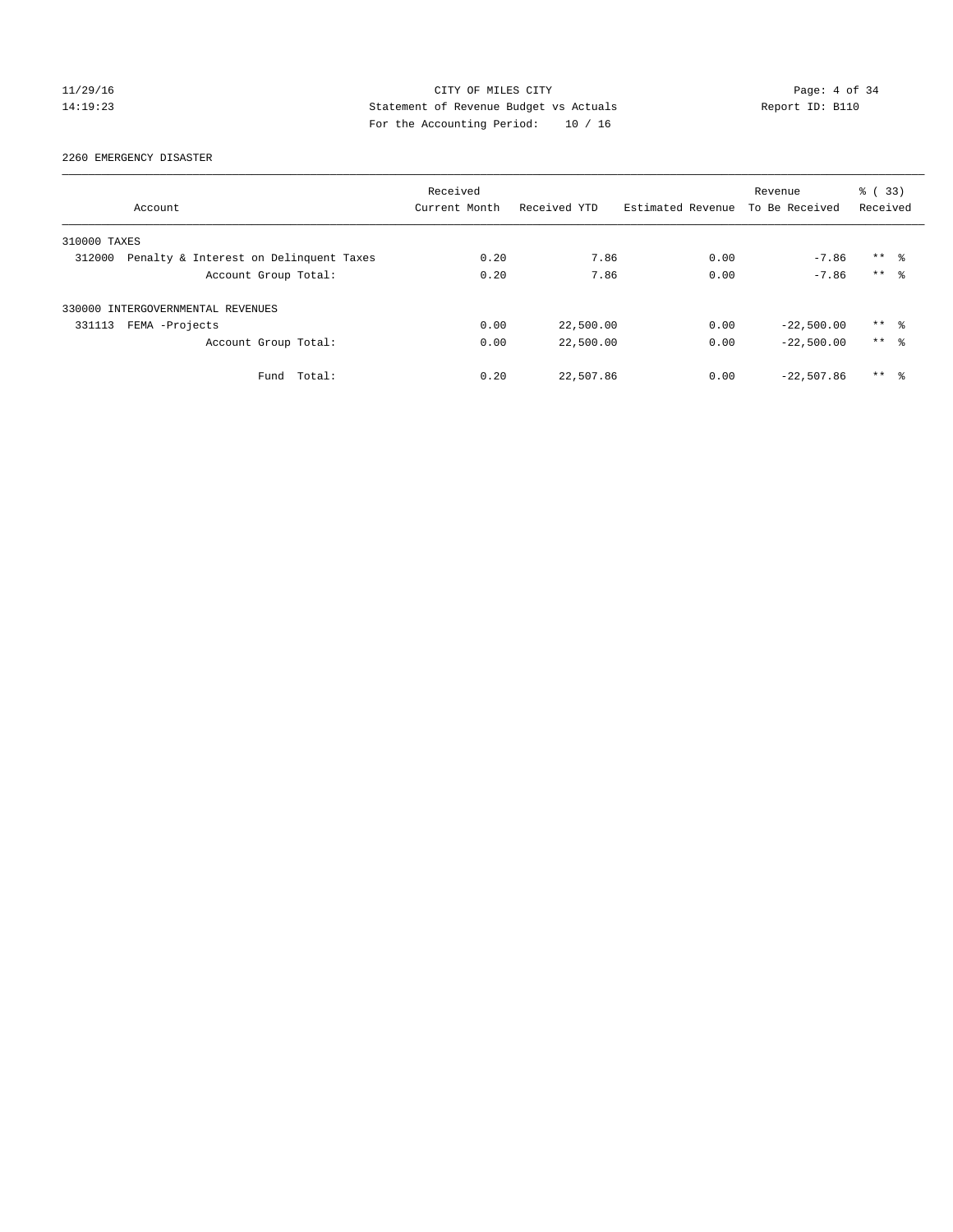## 11/29/16 CITY OF MILES CITY Page: 5 of 34 14:19:23 Statement of Revenue Budget vs Actuals Report ID: B110 For the Accounting Period: 10 / 16

#### 2270 Health

|                                        | Received      |              |                   | Revenue        | % (33)         |
|----------------------------------------|---------------|--------------|-------------------|----------------|----------------|
| Account                                | Current Month | Received YTD | Estimated Revenue | To Be Received | Received       |
| 340000 Charges for Services            |               |              |                   |                |                |
| Health Inspection Fees<br>344030       | 0.00          | 0.00         | 20,000.00         | 20,000.00      | 0 <sup>8</sup> |
| Account Group Total:                   | 0.00          | 0.00         | 20,000.00         | 20,000.00      | 0 <sup>8</sup> |
| 380000 OTHER FINANCING SOURCES         |               |              |                   |                |                |
| Interfund Operating Transfer<br>383000 | 0.00          | 0.00         | 16,500.00         | 16,500.00      | 0 <sup>8</sup> |
| Account Group Total:                   | 0.00          | 0.00         | 16,500.00         | 16,500.00      | 0 <sup>8</sup> |
| Total:<br>Fund                         | 0.00          | 0.00         | 36,500.00         | 36,500.00      | 0 %            |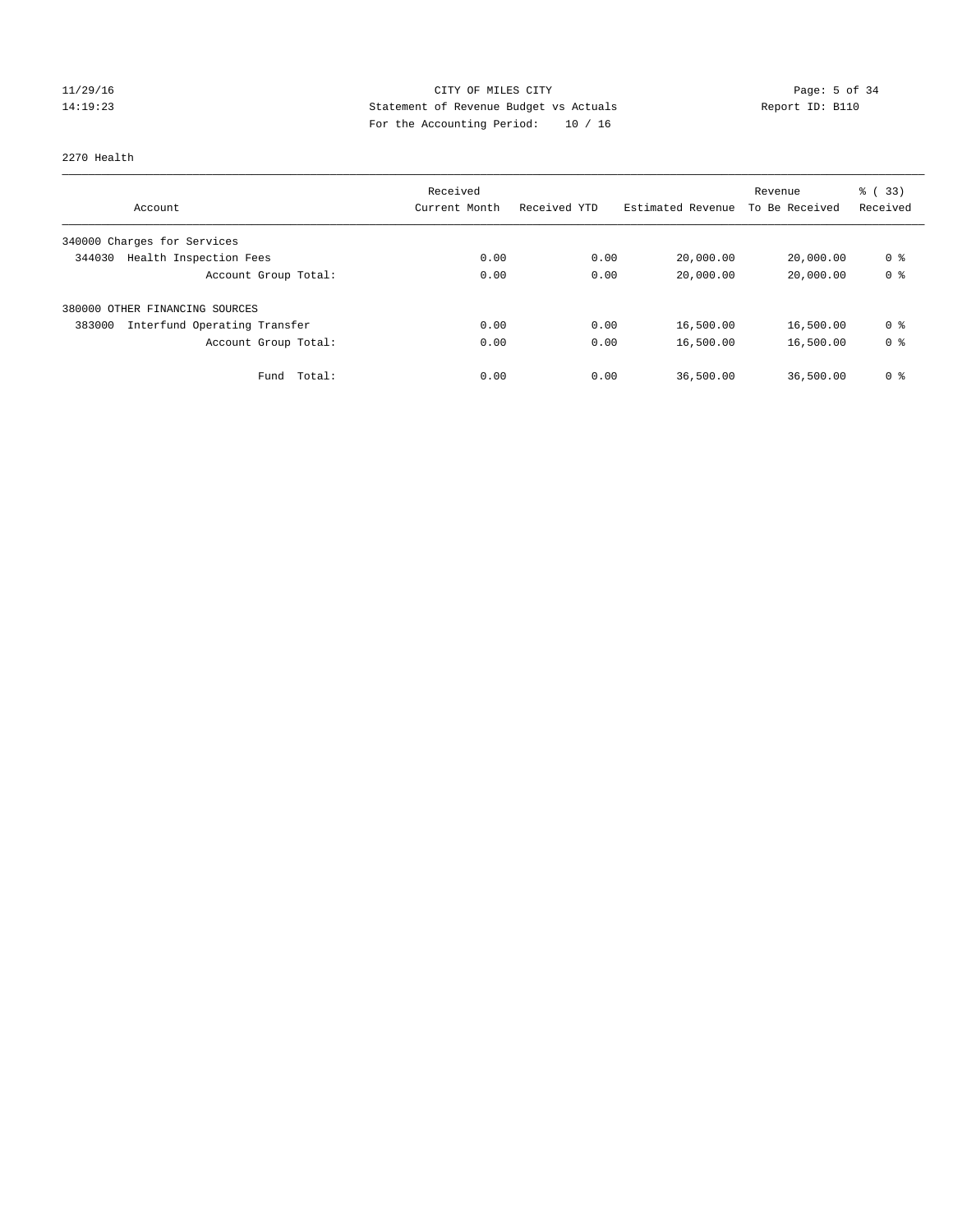## 11/29/16 CITY OF MILES CITY Page: 6 of 34 14:19:23 Statement of Revenue Budget vs Actuals Report ID: B110 For the Accounting Period: 10 / 16

2310 TIFD-Downtown

| Account                             | Received<br>Current Month | Received YTD | Estimated Revenue | Revenue<br>To Be Received | % (33)<br>Received |
|-------------------------------------|---------------------------|--------------|-------------------|---------------------------|--------------------|
| 330000 INTERGOVERNMENTAL REVENUES   |                           |              |                   |                           |                    |
| 331171<br>HP-CDBG-ED Grant          | 0.00                      | 0.00         | 190,000.00        | 190,000.00                | 0 <sup>8</sup>     |
| 331172<br>Montana Main St Grant     | 0.00                      | 0.00         | 10,000.00         | 10,000.00                 | 0 <sup>8</sup>     |
| Account Group Total:                | 0.00                      | 0.00         | 200,000.00        | 200,000.00                | 0 <sup>8</sup>     |
| 340000 Charges for Services         |                           |              |                   |                           |                    |
| Preservation Service Fees<br>346080 | 0.00                      | 0.00         | 10,000.00         | 10,000.00                 | 0 <sup>8</sup>     |
| Account Group Total:                | 0.00                      | 0.00         | 10,000.00         | 10,000.00                 | 0 <sup>8</sup>     |
| 360000 MISCELLANEOUS REVENUE        |                           |              |                   |                           |                    |
| 365020<br>Private Grant             | 0.00                      | 0.00         | 8,800.00          | 8,800.00                  | 0 <sup>8</sup>     |
| Account Group Total:                | 0.00                      | 0.00         | 8,800.00          | 8,800.00                  | 0 <sup>8</sup>     |
| Total:<br>Fund                      | 0.00                      | 0.00         | 218,800.00        | 218,800.00                | 0 <sup>8</sup>     |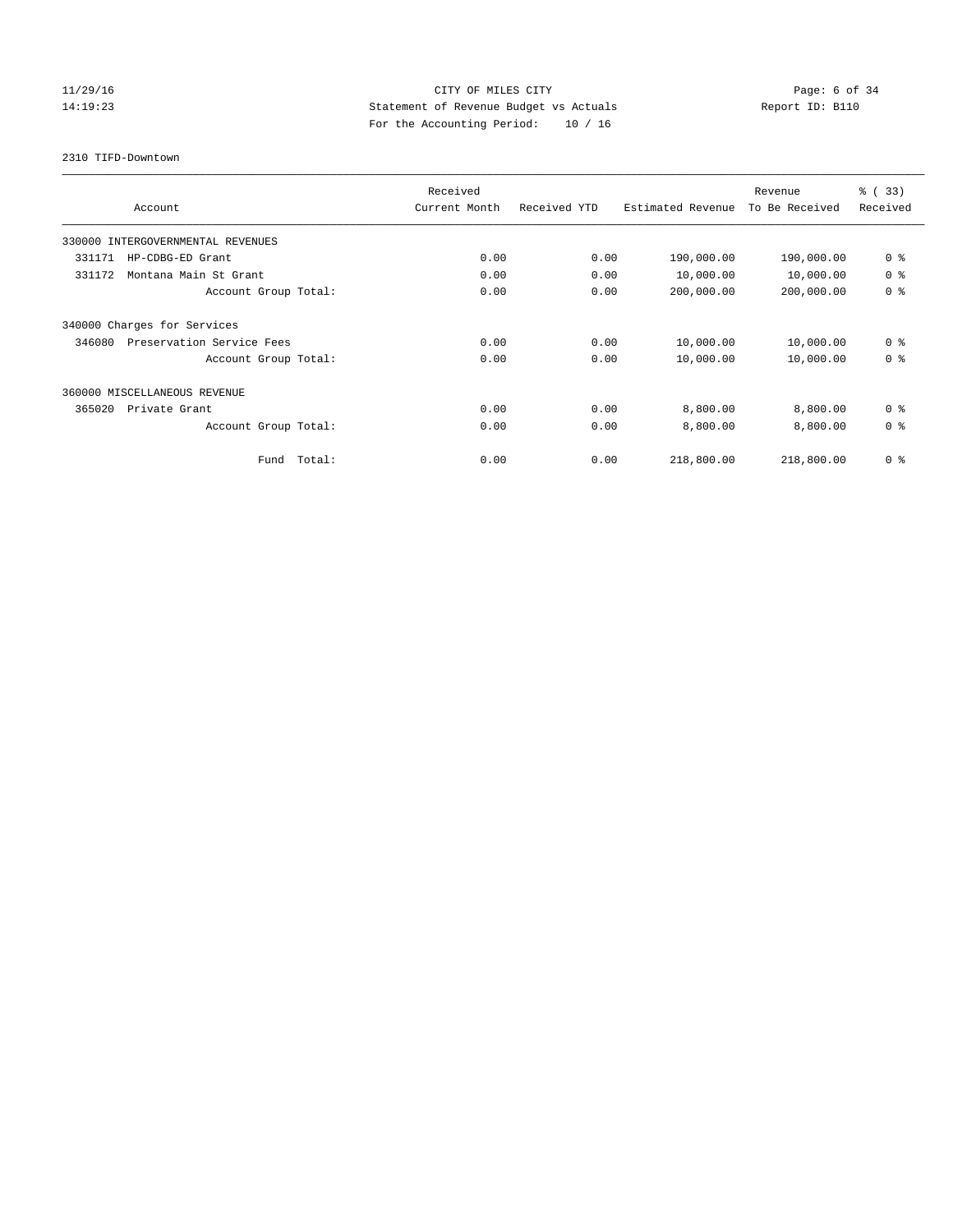## 11/29/16 CITY OF MILES CITY Page: 7 of 34 14:19:23 Statement of Revenue Budget vs Actuals Report ID: B110 For the Accounting Period: 10 / 16

2350 Local Government/Study Commission

|              | Account                 |             | Received<br>Current Month |      | Received YTD |       | Estimated Revenue | Revenue<br>To Be Received | % (33)<br>Received |
|--------------|-------------------------|-------------|---------------------------|------|--------------|-------|-------------------|---------------------------|--------------------|
| 310000 TAXES |                         |             |                           |      |              |       |                   |                           |                    |
| 311010       | Real Property Taxes     |             |                           | 1.38 |              | 76.31 | 11,739.00         | 11,662.69                 | $1 \circ$          |
| 311020       | Personal Property Taxes |             |                           | 0.67 |              | 5.75  | 0.00              | $-5.75$                   | $***$ %            |
|              | Account Group Total:    |             |                           | 2.05 |              | 82.06 | 11,739.00         | 11,656.94                 | 1 <sup>°</sup>     |
|              |                         | Fund Total: |                           | 2.05 |              | 82.06 | 11,739.00         | 11,656.94                 | 1 <sup>8</sup>     |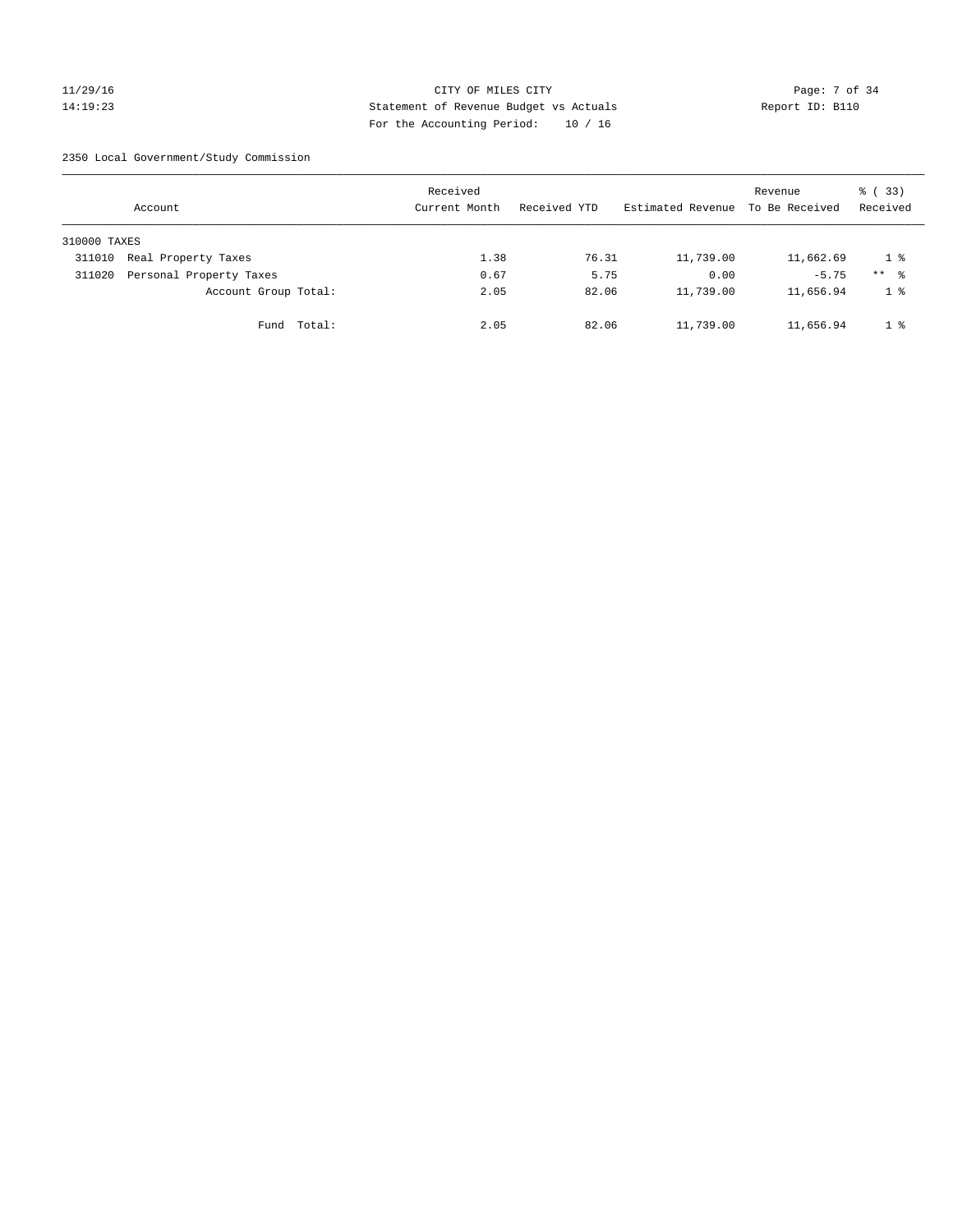## 11/29/16 CITY OF MILES CITY Page: 8 of 34 14:19:23 Statement of Revenue Budget vs Actuals Report ID: B110 For the Accounting Period: 10 / 16

2372 Permissive Medical Levy

|              | Account                                | Received<br>Current Month | Received YTD | Estimated Revenue | Revenue<br>To Be Received | $\frac{1}{6}$ (33)<br>Received |
|--------------|----------------------------------------|---------------------------|--------------|-------------------|---------------------------|--------------------------------|
| 310000 TAXES |                                        |                           |              |                   |                           |                                |
| 311010       | Real Property Taxes                    | 6,940.87                  | 8,389.04     | 186,949.00        | 178,559.96                | 4 %                            |
| 311020       | Personal Property Taxes                | 12.98                     | 111.25       | 5,769.00          | 5,657.75                  | 2 <sub>8</sub>                 |
| 312000       | Penalty & Interest on Delinquent Taxes | 0.68                      | 27.50        | 0.00              | $-27.50$                  | ** %                           |
|              | Account Group Total:                   | 6,954.53                  | 8.527.79     | 192,718.00        | 184, 190. 21              | $4 \text{ }$                   |
|              | Total:<br>Fund                         | 6,954.53                  | 8.527.79     | 192,718.00        | 184,190.21                | 4 %                            |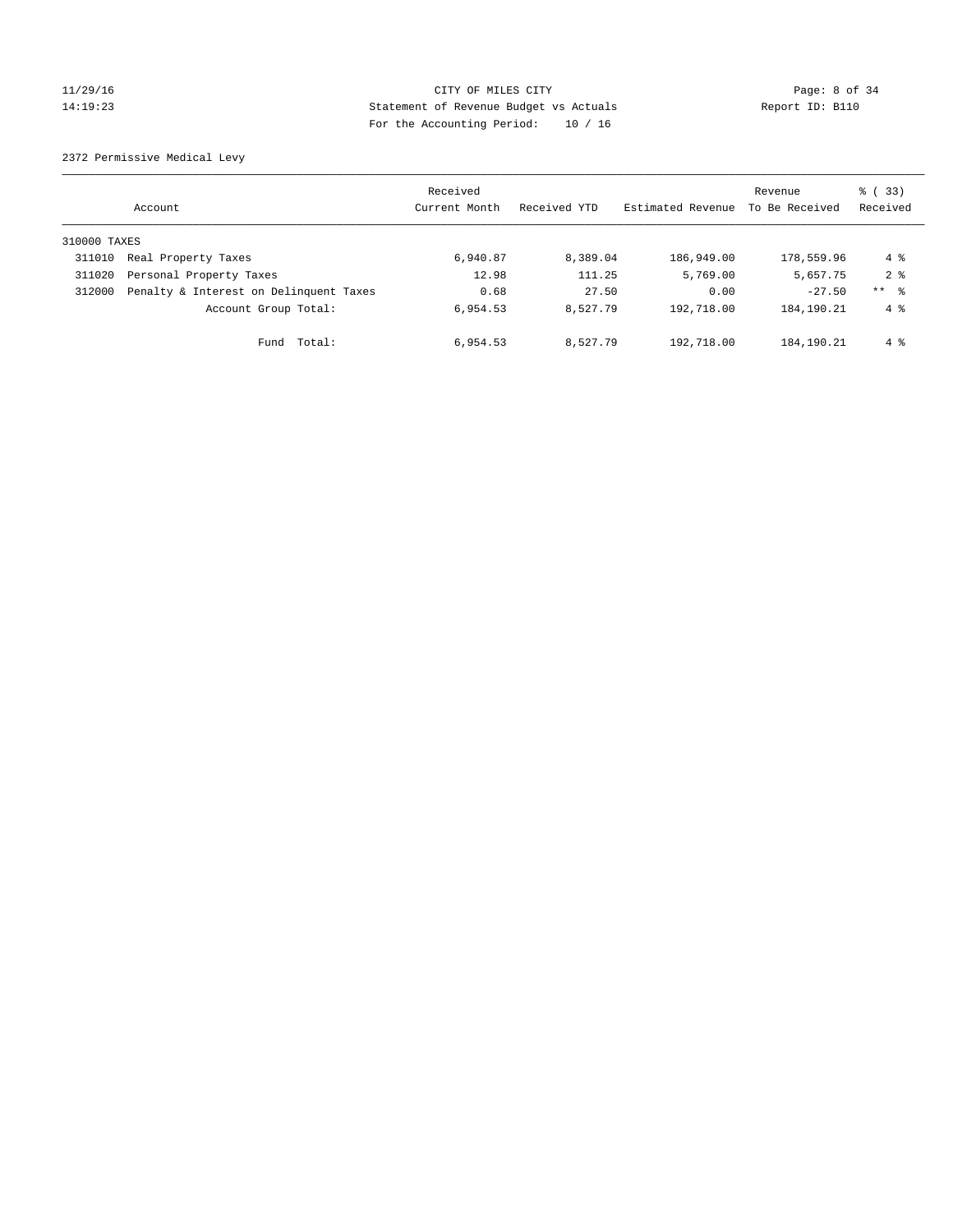## 11/29/16 CITY OF MILES CITY Page: 9 of 34 14:19:23 Statement of Revenue Budget vs Actuals Report ID: B110 For the Accounting Period: 10 / 16

#### 2394 BUILDING CODE ENFORCEMENT

| Account                              | Received<br>Current Month | Received YTD | Estimated Revenue | Revenue<br>To Be Received | 8 (33)<br>Received |
|--------------------------------------|---------------------------|--------------|-------------------|---------------------------|--------------------|
| 320000 LICENSES AND PERMITS          |                           |              |                   |                           |                    |
| Building & Related Permits<br>323010 | 16,738.39                 | 50,158.33    | 75,000.00         | 24,841.67                 | $67*$              |
| Account Group Total:                 | 16,738.39                 | 50,158.33    | 75,000.00         | 24,841.67                 | $67*$              |
| Fund Total:                          | 16,738.39                 | 50,158.33    | 75,000.00         | 24,841.67                 | 67 %               |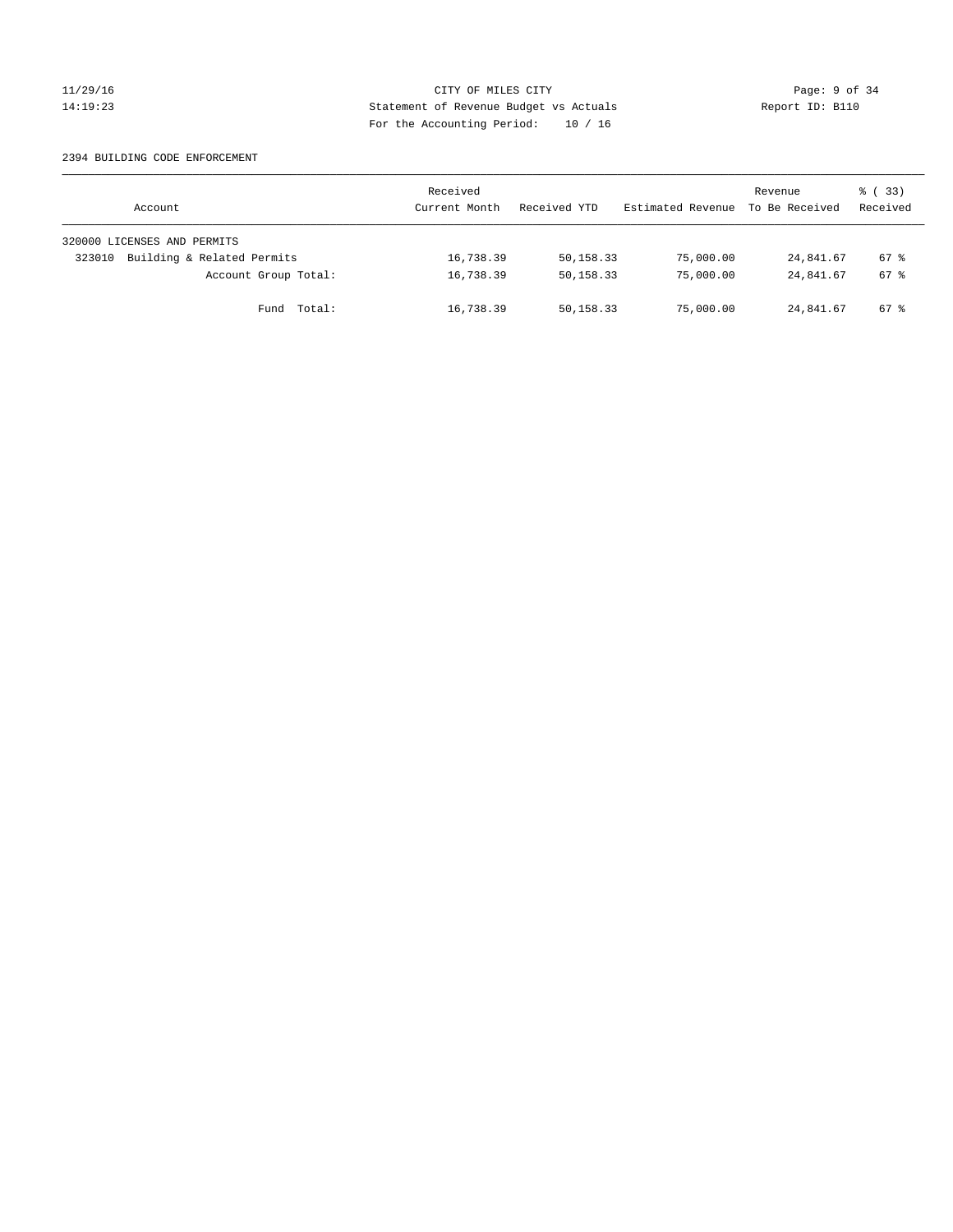## 11/29/16 Page: 10 of 34 14:19:23 Statement of Revenue Budget vs Actuals Report ID: B110 For the Accounting Period: 10 / 16

2400 LTG M D#165-(Gen City)

|        | Account                                  | Received<br>Current Month | Received YTD | Estimated Revenue | Revenue<br>To Be Received | $\frac{1}{6}$ (33)<br>Received |
|--------|------------------------------------------|---------------------------|--------------|-------------------|---------------------------|--------------------------------|
|        | 360000 MISCELLANEOUS REVENUE             |                           |              |                   |                           |                                |
| 363010 | Maintenance Assessments                  | 7,511.86                  | 9,827.00     | 173,514.00        | 163,687.00                | 6 %                            |
| 363040 | Penalty & Interest on Deling Assessments | 7.78                      | 131.20       | 500.00            | 368.80                    | $26$ $\frac{6}{3}$             |
|        | Account Group Total:                     | 7,519.64                  | 9,958.20     | 174,014.00        | 164,055.80                | 6 %                            |
| 370000 | INVESTMENT EARNINGS                      |                           |              |                   |                           |                                |
| 371010 | Investment Earnings                      | 2.29                      | 40.32        | 100.00            | 59.68                     | $40*$                          |
|        | Account Group Total:                     | 2.29                      | 40.32        | 100.00            | 59.68                     | $40*$                          |
|        | Fund Total:                              | 7,521.93                  | 9,998.52     | 174,114.00        | 164, 115.48               | 6 %                            |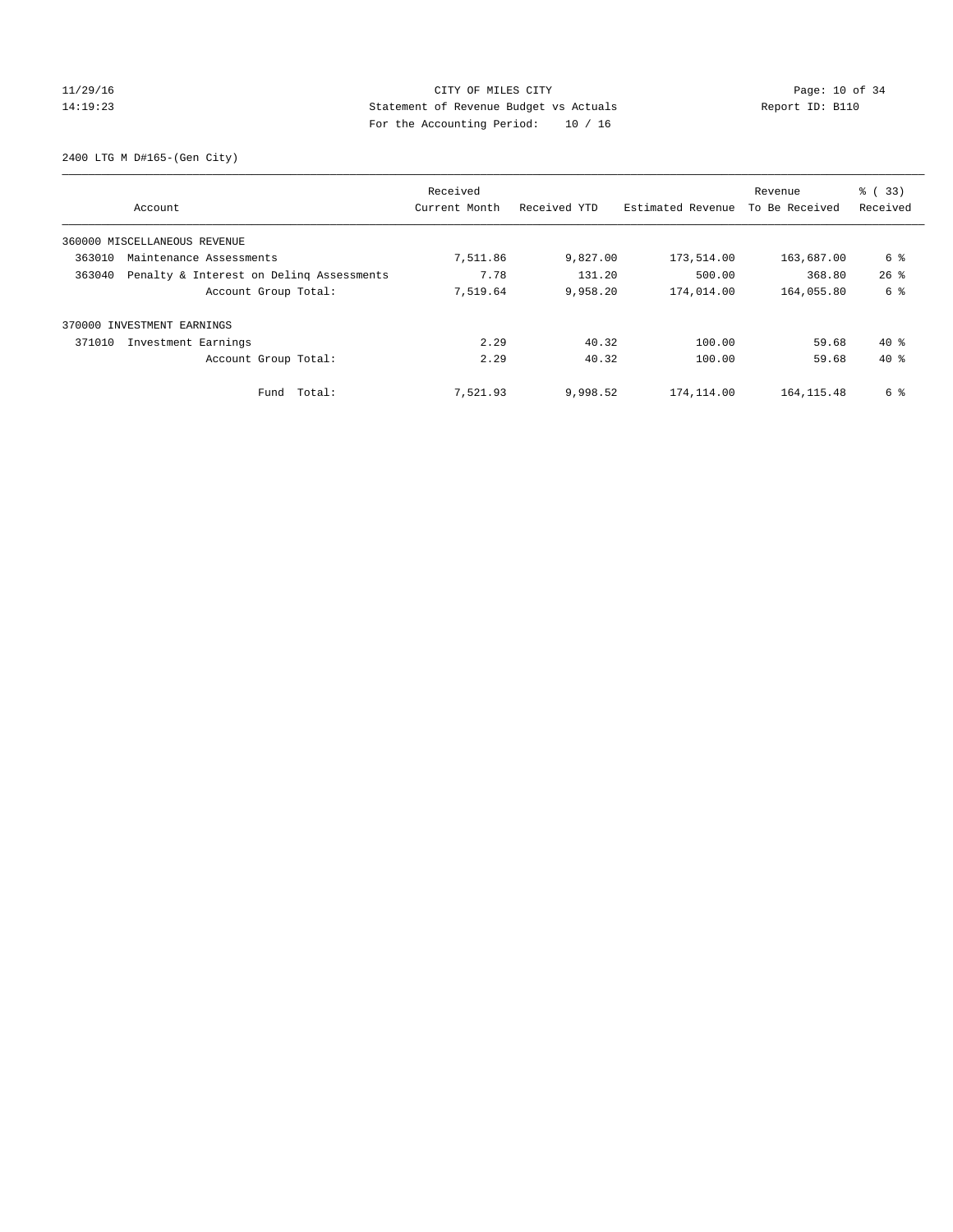## 11/29/16 Page: 11 of 34 14:19:23 Statement of Revenue Budget vs Actuals Report ID: B110 For the Accounting Period: 10 / 16

2420 LTG M D#167-(MilesAddn Etc)

|                                                    | Received      |              |                   | Revenue        | % (33)          |
|----------------------------------------------------|---------------|--------------|-------------------|----------------|-----------------|
| Account                                            | Current Month | Received YTD | Estimated Revenue | To Be Received | Received        |
| 360000 MISCELLANEOUS REVENUE                       |               |              |                   |                |                 |
| 363010<br>Maintenance Assessments                  | 1,290.52      | 2,440.98     | 30,310.00         | 27,869.02      | 8 %             |
| 363040<br>Penalty & Interest on Deling Assessments | 0.00          | 62.92        | 100.00            | 37.08          | 63 %            |
| Account Group Total:                               | 1,290.52      | 2,503.90     | 30,410.00         | 27,906.10      | 8 %             |
| 370000 INVESTMENT EARNINGS                         |               |              |                   |                |                 |
| 371010<br>Investment Earnings                      | 2.68          | 16.24        | 0.00              | $-16.24$       | ** 왕            |
| Account Group Total:                               | 2.68          | 16.24        | 0.00              | $-16.24$       | $***$ $\approx$ |
| Total:<br>Fund                                     | 1,293.20      | 2,520.14     | 30,410.00         | 27,889.86      | 8 %             |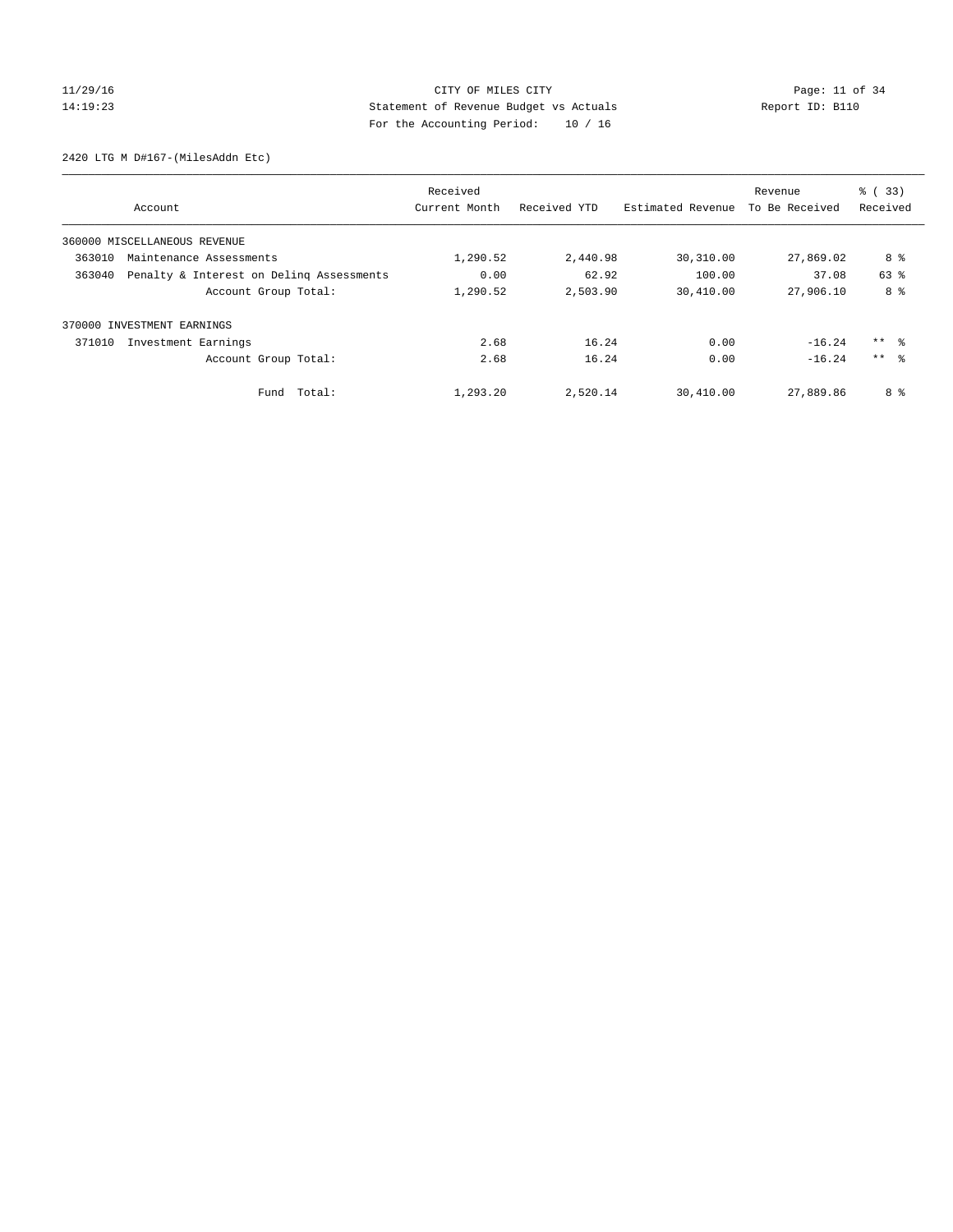# $CITY$  OF MILES  $CITY$  and the contract of  $34$ 14:19:23 Statement of Revenue Budget vs Actuals Report ID: B110 For the Accounting Period: 10 / 16

2430 LTG M D#171-(Balsam Est)

| Account                           | Received<br>Current Month | Received YTD | Estimated Revenue | Revenue<br>To Be Received | % (33)<br>Received |
|-----------------------------------|---------------------------|--------------|-------------------|---------------------------|--------------------|
|                                   |                           |              |                   |                           |                    |
| 360000 MISCELLANEOUS REVENUE      |                           |              |                   |                           |                    |
| 363010<br>Maintenance Assessments | 306.14                    | 306.14       | 5,607.00          | 5,300.86                  | 5 <sup>°</sup>     |
| Account Group Total:              | 306.14                    | 306.14       | 5,607.00          | 5,300.86                  | 5 <sup>8</sup>     |
| 370000 INVESTMENT EARNINGS        |                           |              |                   |                           |                    |
| 371010<br>Investment Earnings     | 0.00                      | 0.53         | 0.00              | $-0.53$                   | $***$ $\approx$    |
| Account Group Total:              | 0.00                      | 0.53         | 0.00              | $-0.53$                   | $***$ 8            |
| Total:<br>Fund                    | 306.14                    | 306.67       | 5,607.00          | 5,300.33                  | 5 <sup>°</sup>     |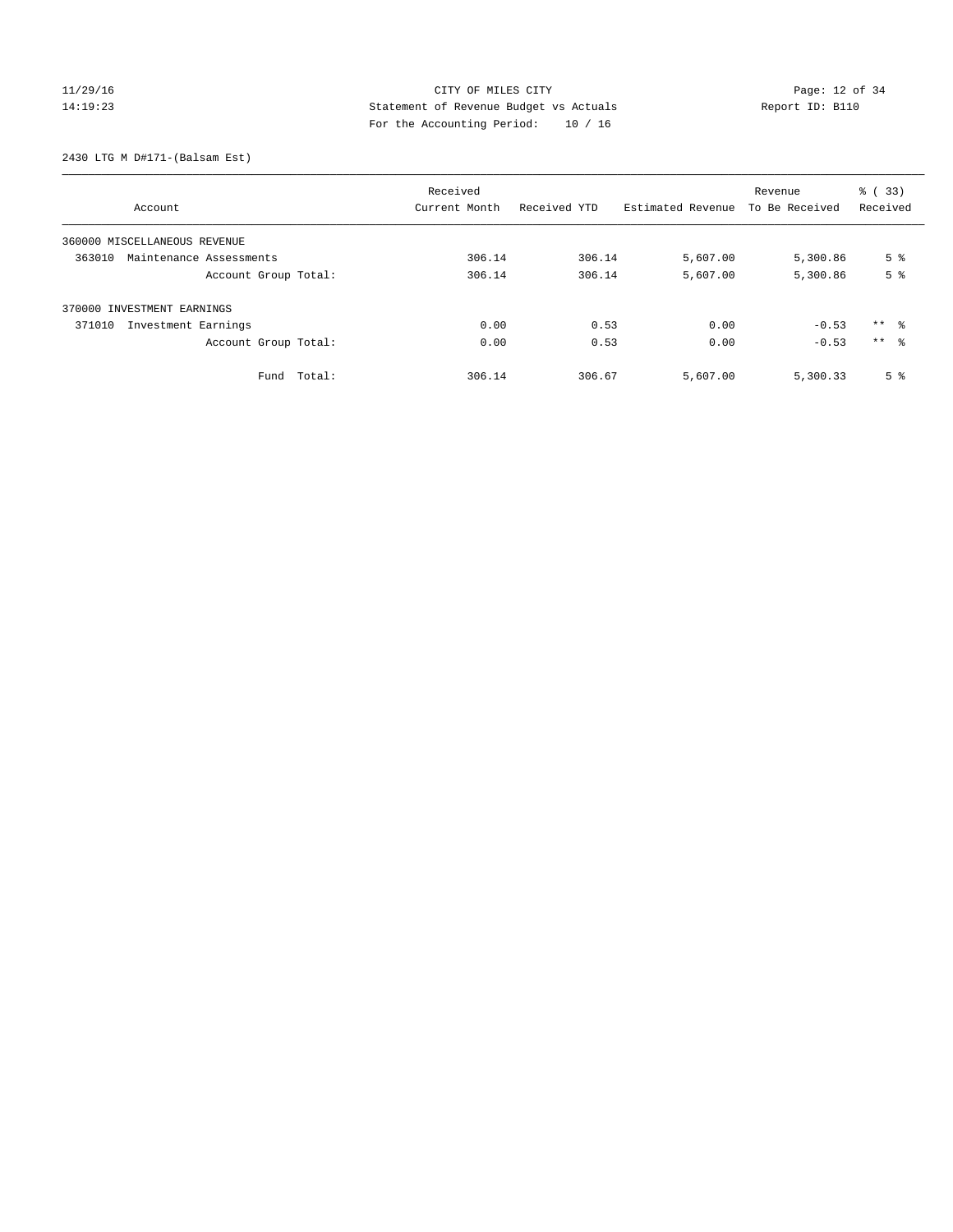# $CITY$  OF MILES  $CITY$  and the contract of  $P_1$  Page: 13 of 34 14:19:23 Statement of Revenue Budget vs Actuals Report ID: B110 For the Accounting Period: 10 / 16

2440 LTG M D#172-(Main Str)

| Account                                            | Received<br>Current Month | Received YTD | Estimated Revenue | Revenue<br>To Be Received | % (33)<br>Received |
|----------------------------------------------------|---------------------------|--------------|-------------------|---------------------------|--------------------|
|                                                    |                           |              |                   |                           |                    |
| 360000 MISCELLANEOUS REVENUE                       |                           |              |                   |                           |                    |
| 363010<br>Maintenance Assessments                  | 1,269.35                  | 1,634.35     | 18,528.00         | 16,893.65                 | 9 <sub>8</sub>     |
| Penalty & Interest on Deling Assessments<br>363040 | 0.00                      | 20.05        | 100.00            | 79.95                     | $20*$              |
| Account Group Total:                               | 1,269.35                  | 1,654.40     | 18,628.00         | 16,973.60                 | 9 <sub>8</sub>     |
| INVESTMENT EARNINGS<br>370000                      |                           |              |                   |                           |                    |
| 371010<br>Investment Earnings                      | 1.64                      | 9.82         | 50.00             | 40.18                     | $20*$              |
| Account Group Total:                               | 1.64                      | 9.82         | 50.00             | 40.18                     | $20*$              |
| Fund Total:                                        | 1,270.99                  | 1,664.22     | 18,678.00         | 17,013.78                 | 9%                 |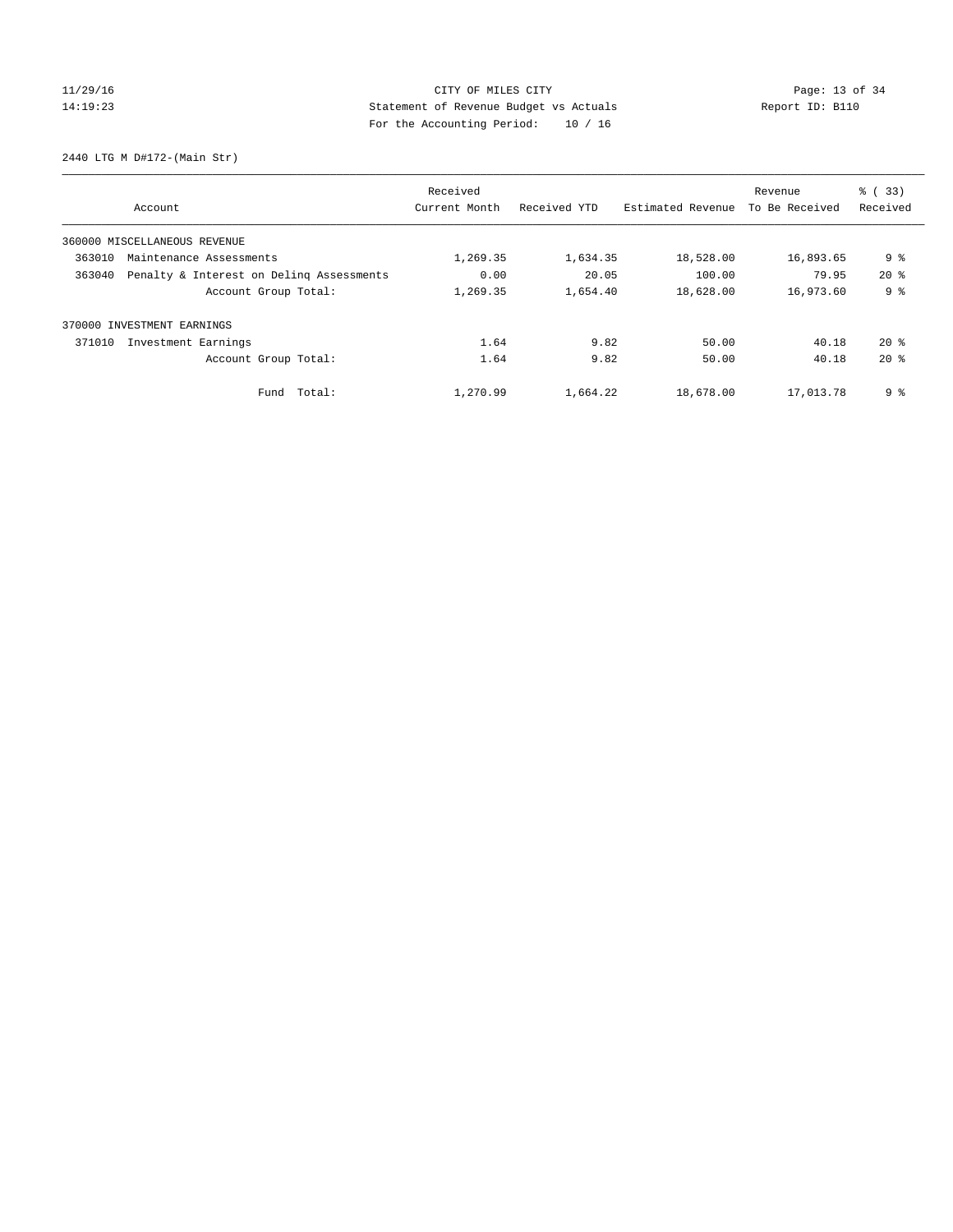## 11/29/16 CITY OF MILES CITY Page: 14 of 34 14:19:23 Statement of Revenue Budget vs Actuals Report ID: B110 For the Accounting Period: 10 / 16

2450 LTG M D#195-(SG-Trico)

|        |                                          | Received      |              |                   | Revenue        | % (33)          |
|--------|------------------------------------------|---------------|--------------|-------------------|----------------|-----------------|
|        | Account                                  | Current Month | Received YTD | Estimated Revenue | To Be Received | Received        |
|        | 360000 MISCELLANEOUS REVENUE             |               |              |                   |                |                 |
| 363010 | Maintenance Assessments                  | 78.15         | 151.99       | 5,889.00          | 5,737.01       | 3 <sup>8</sup>  |
| 363040 | Penalty & Interest on Deling Assessments | 0.00          | 4.34         | 0.00              | $-4.34$        | $***$ $ -$      |
|        | Account Group Total:                     | 78.15         | 156.33       | 5,889.00          | 5,732.67       | 3 <sup>8</sup>  |
|        | 370000 INVESTMENT EARNINGS               |               |              |                   |                |                 |
| 371010 | Investment Earnings                      | 0.25          | 2.32         | 0.00              | $-2.32$        | ** 왕            |
|        | Account Group Total:                     | 0.25          | 2.32         | 0.00              | $-2.32$        | $***$ $\approx$ |
|        | Total:<br>Fund                           | 78.40         | 158.65       | 5,889.00          | 5,730.35       | 3%              |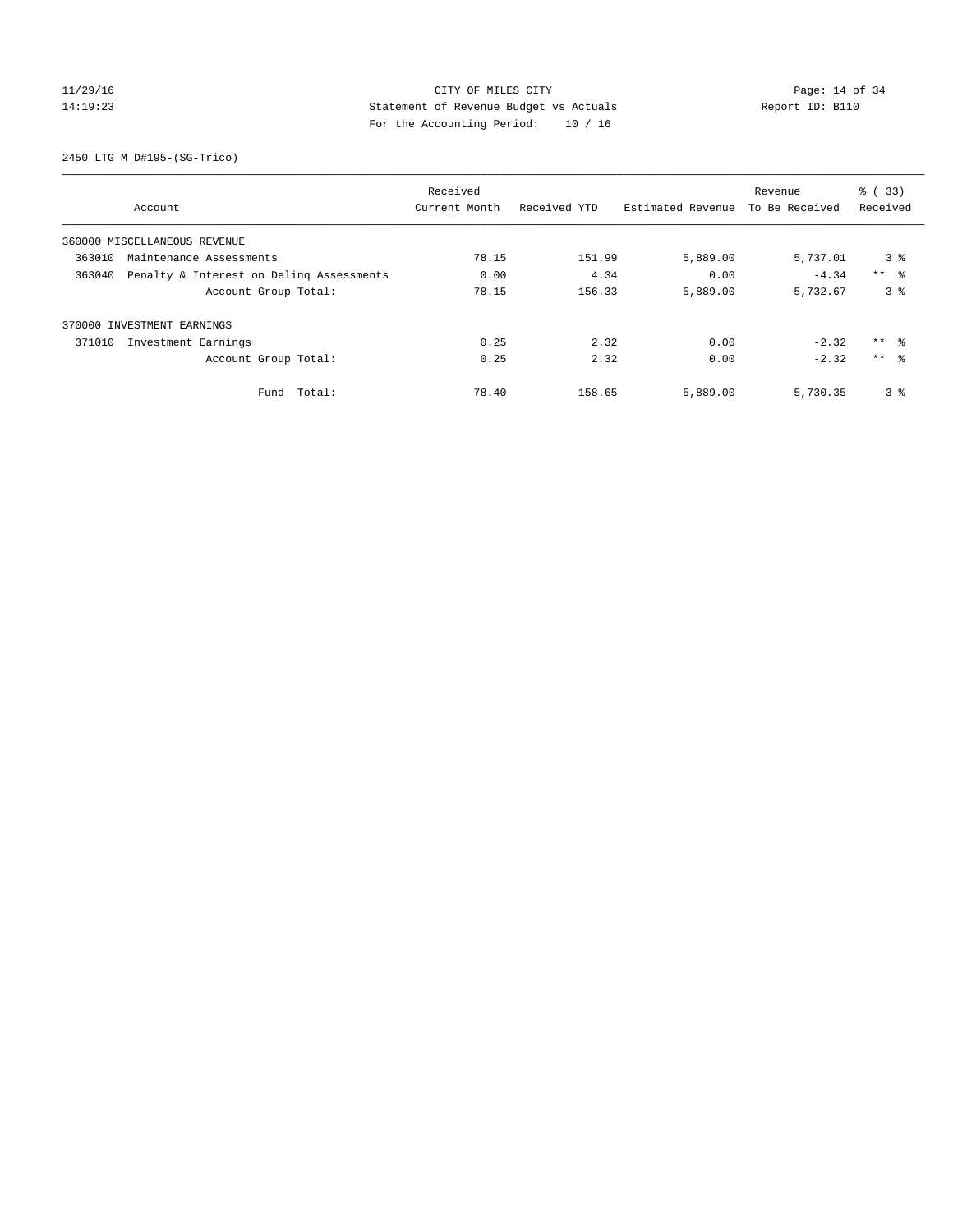## 11/29/16 Page: 15 of 34 14:19:23 Statement of Revenue Budget vs Actuals Report ID: B110 For the Accounting Period: 10 / 16

2470 LTG M D#202-(SG-MDU&NV)

|        |                                          | Received      |              |                   | Revenue        | % (33)              |
|--------|------------------------------------------|---------------|--------------|-------------------|----------------|---------------------|
|        | Account                                  | Current Month | Received YTD | Estimated Revenue | To Be Received | Received            |
|        | 360000 MISCELLANEOUS REVENUE             |               |              |                   |                |                     |
| 363010 | Maintenance Assessments                  | 188.58        | 503.89       | 7,678.00          | 7,174.11       | 7 %                 |
| 363040 | Penalty & Interest on Deling Assessments | 0.00          | 14.49        | 10.00             | $-4.49$        | $145$ %             |
|        | Account Group Total:                     | 188.58        | 518.38       | 7,688.00          | 7,169.62       | 7 %                 |
|        | 370000 INVESTMENT EARNINGS               |               |              |                   |                |                     |
| 371010 | Investment Earnings                      | 0.21          | 2.42         | 0.00              | $-2.42$        | $***$ $\frac{6}{3}$ |
|        | Account Group Total:                     | 0.21          | 2.42         | 0.00              | $-2.42$        | $***$ $\approx$     |
|        | Fund Total:                              | 188.79        | 520.80       | 7,688.00          | 7,167.20       | 7 %                 |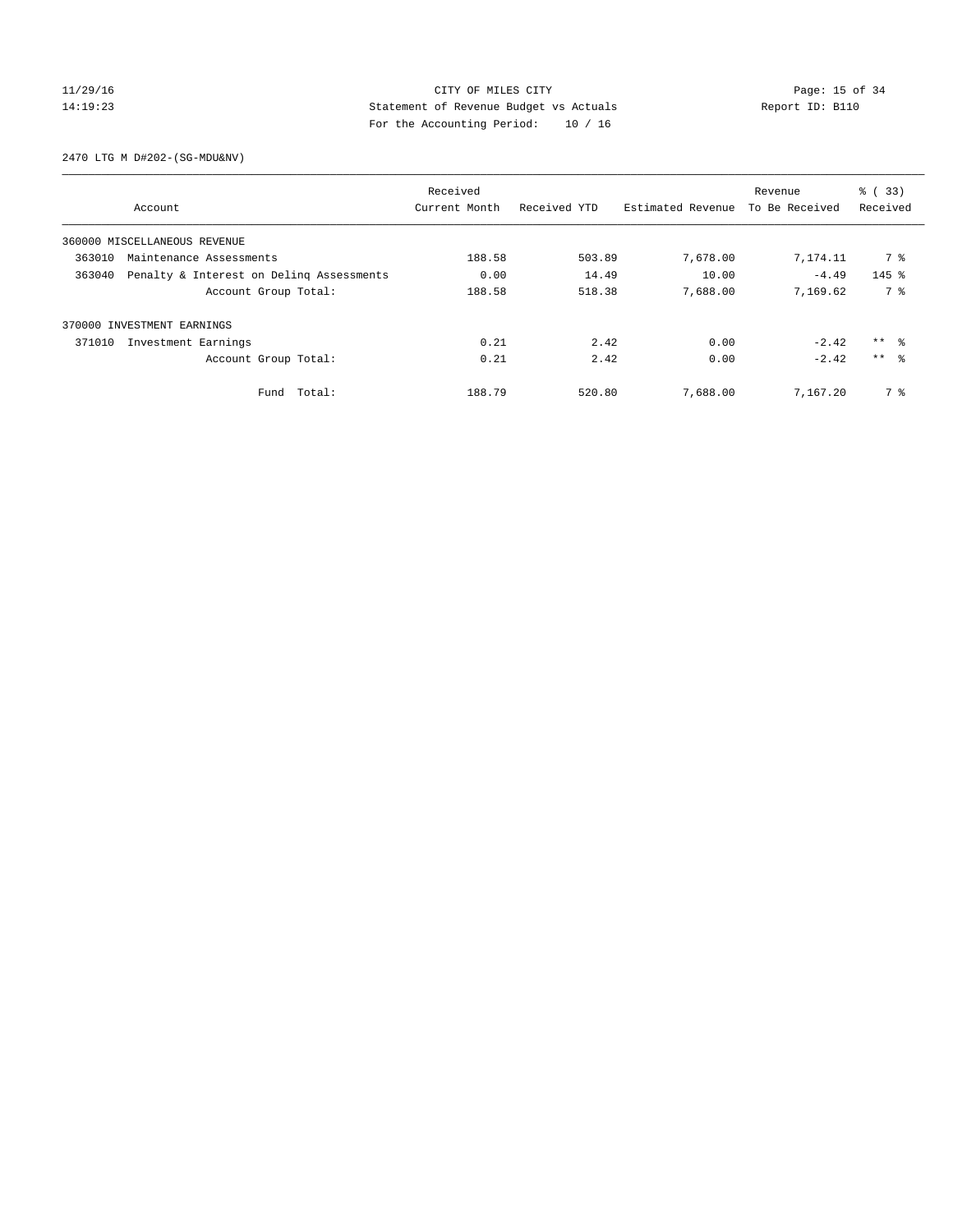## 11/29/16 Page: 16 of 34 14:19:23 Statement of Revenue Budget vs Actuals Report ID: B110 For the Accounting Period: 10 / 16

2480 LTG M M#173-(Milestown Estates)

| Account                           | Received<br>Current Month | Received YTD | Estimated Revenue | Revenue<br>To Be Received | % (33)<br>Received |
|-----------------------------------|---------------------------|--------------|-------------------|---------------------------|--------------------|
|                                   |                           |              |                   |                           |                    |
| 360000 MISCELLANEOUS REVENUE      |                           |              |                   |                           |                    |
| 363010<br>Maintenance Assessments | 44.70                     | 44.70        | 1,431.00          | 1,386.30                  | 3 <sup>8</sup>     |
| Account Group Total:              | 44.70                     | 44.70        | 1,431.00          | 1,386.30                  | 3 <sup>8</sup>     |
| 370000 INVESTMENT EARNINGS        |                           |              |                   |                           |                    |
| 371010<br>Investment Earnings     | 0.40                      | 2.07         | 0.00              | $-2.07$                   | ** 8               |
| Account Group Total:              | 0.40                      | 2.07         | 0.00              | $-2.07$                   | $***$ $\approx$    |
| Total:<br>Fund                    | 45.10                     | 46.77        | 1,431.00          | 1,384.23                  | 3 <sup>8</sup>     |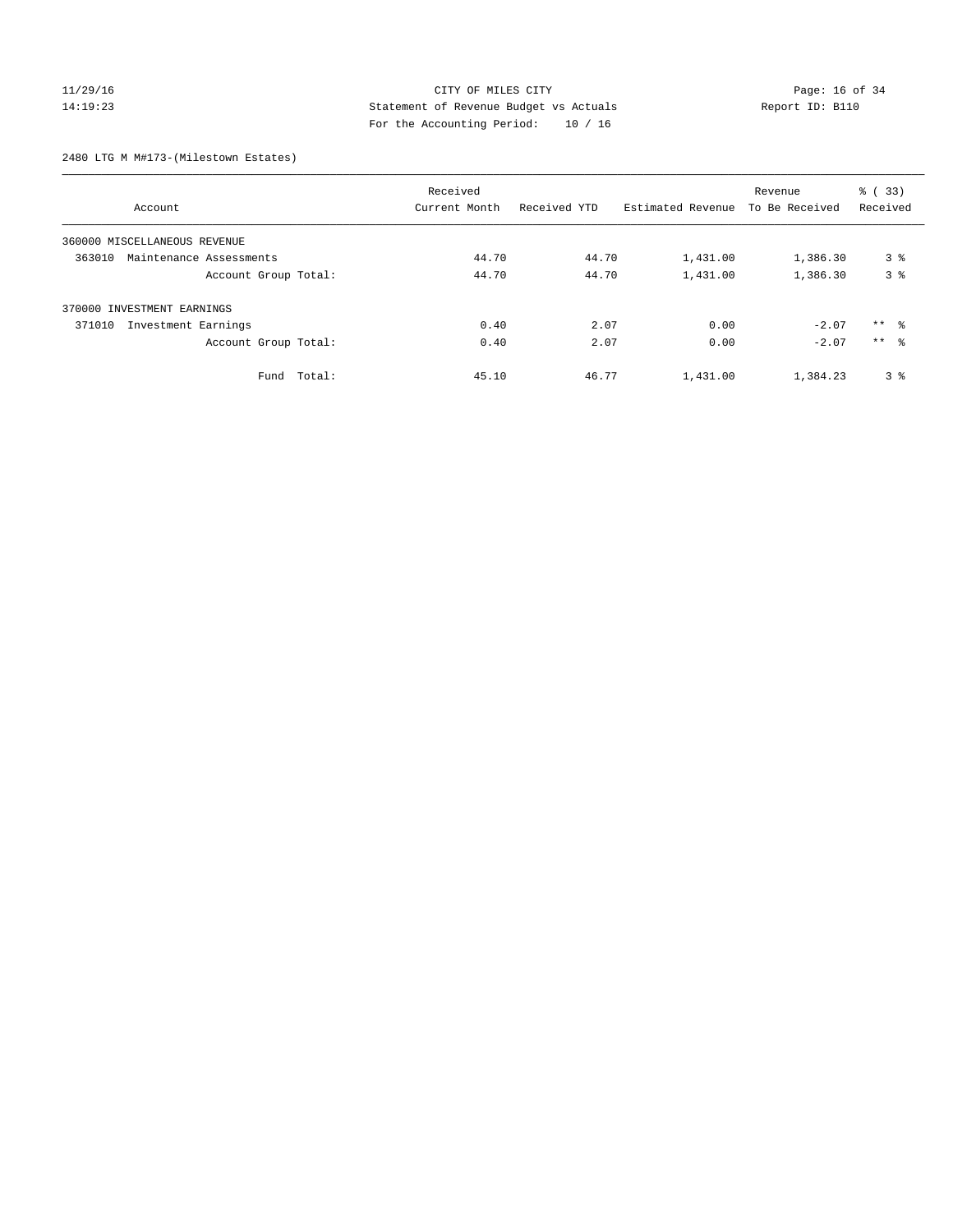## 11/29/16 Page: 17 of 34 14:19:23 Statement of Revenue Budget vs Actuals Report ID: B110 For the Accounting Period: 10 / 16

2510 STR MAINT DIST #204

|        |                                          | Received      |              |                   | Revenue        | % (33)         |
|--------|------------------------------------------|---------------|--------------|-------------------|----------------|----------------|
|        | Account                                  | Current Month | Received YTD | Estimated Revenue | To Be Received | Received       |
|        | 360000 MISCELLANEOUS REVENUE             |               |              |                   |                |                |
| 362020 | MISC REVENUE                             | 0.00          | 0.00         | 59,703.00         | 59,703.00      | 0 <sup>8</sup> |
| 363010 | Maintenance Assessments                  | 42, 218.18    | 56,878.92    | 1,365,950.00      | 1,309,071.08   | 4%             |
| 363040 | Penalty & Interest on Deling Assessments | 40.01         | 825.65       | 1,000.00          | 174.35         | 83 %           |
|        | Account Group Total:                     | 42,258.19     | 57,704.57    | 1,426,653.00      | 1,368,948.43   | 4%             |
| 370000 | INVESTMENT EARNINGS                      |               |              |                   |                |                |
| 371010 | Investment Earnings                      | 63.45         | 425.36       | 400.00            | $-25.36$       | $106$ %        |
|        | Account Group Total:                     | 63.45         | 425.36       | 400.00            | $-25.36$       | $106$ %        |
|        | 380000 OTHER FINANCING SOURCES           |               |              |                   |                |                |
| 383000 | Interfund Operating Transfer             | 0.00          | 0.00         | 86,220.00         | 86,220.00      | 0 <sup>8</sup> |
|        | Account Group Total:                     | 0.00          | 0.00         | 86,220.00         | 86,220.00      | 0 <sup>8</sup> |
|        | Fund Total:                              | 42,321.64     | 58,129.93    | 1,513,273.00      | 1,455,143.07   | 4%             |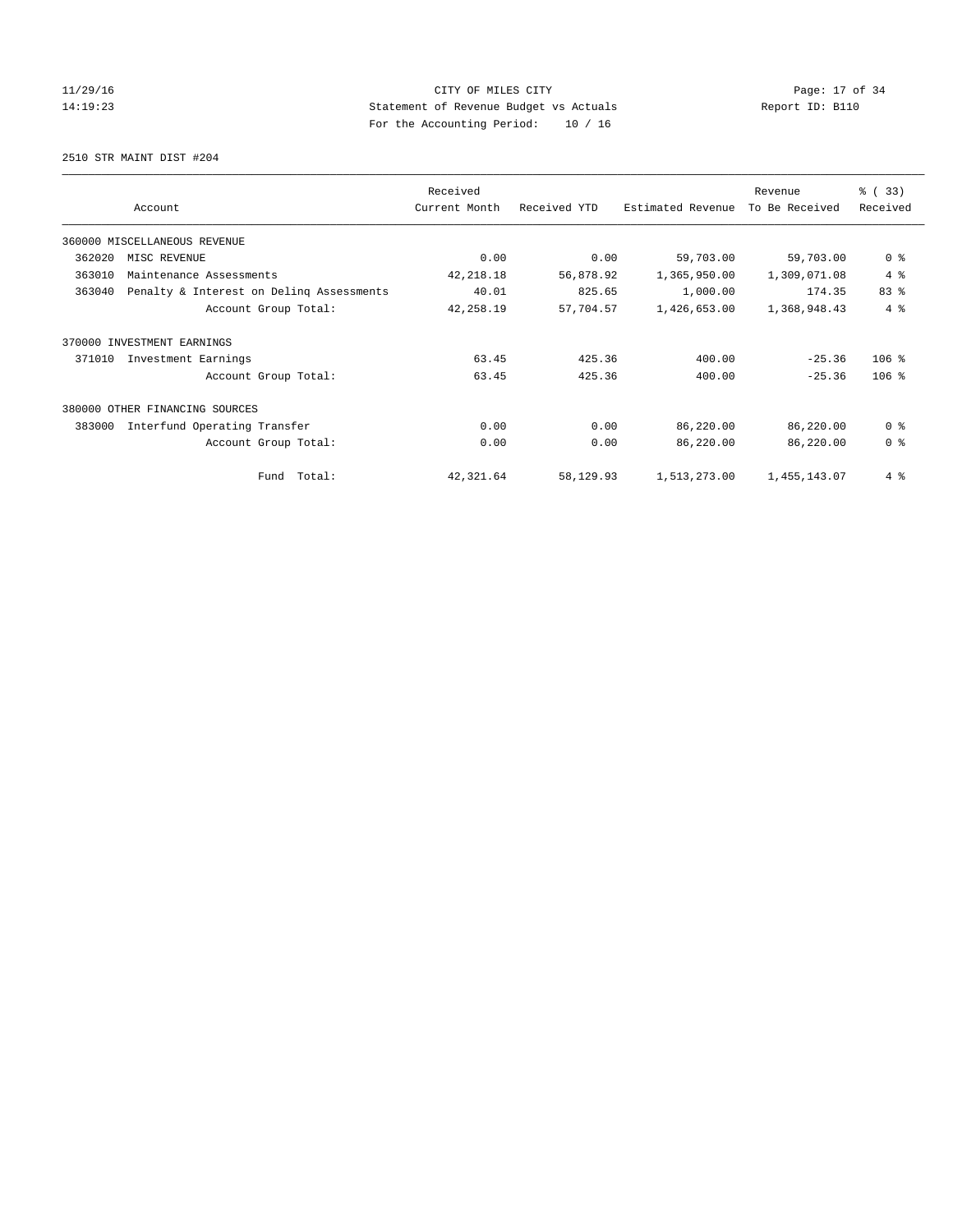## 11/29/16 CITY OF MILES CITY Page: 18 of 34 14:19:23 Statement of Revenue Budget vs Actuals Report ID: B110 For the Accounting Period: 10 / 16

2520 STR MAINT DIST #205

|                                                    | Received      |              |                   | Revenue        | % (33)          |
|----------------------------------------------------|---------------|--------------|-------------------|----------------|-----------------|
| Account                                            | Current Month | Received YTD | Estimated Revenue | To Be Received | Received        |
| 360000 MISCELLANEOUS REVENUE                       |               |              |                   |                |                 |
| 363010<br>Maintenance Assessments                  | 14,354.80     | 21,331.99    | 473, 419.00       | 452,087.01     | 5 <sup>°</sup>  |
| 363040<br>Penalty & Interest on Deling Assessments | 4.75          | 459.82       | 1,000.00          | 540.18         | 46.8            |
| Account Group Total:                               | 14,359.55     | 21,791.81    | 474,419.00        | 452,627.19     | 5 <sup>8</sup>  |
| 370000 INVESTMENT EARNINGS                         |               |              |                   |                |                 |
| 371010<br>Investment Earnings                      | 69.28         | 340.27       | 400.00            | 59.73          | 85 <sup>8</sup> |
| Account Group Total:                               | 69.28         | 340.27       | 400.00            | 59.73          | 85%             |
| 380000<br>OTHER FINANCING SOURCES                  |               |              |                   |                |                 |
| 383000<br>Interfund Operating Transfer             | 0.00          | 0.00         | 86,219.00         | 86,219.00      | 0 <sup>8</sup>  |
| Account Group Total:                               | 0.00          | 0.00         | 86,219.00         | 86,219.00      | 0 <sup>8</sup>  |
| Fund Total:                                        | 14,428.83     | 22,132.08    | 561,038.00        | 538,905.92     | 4%              |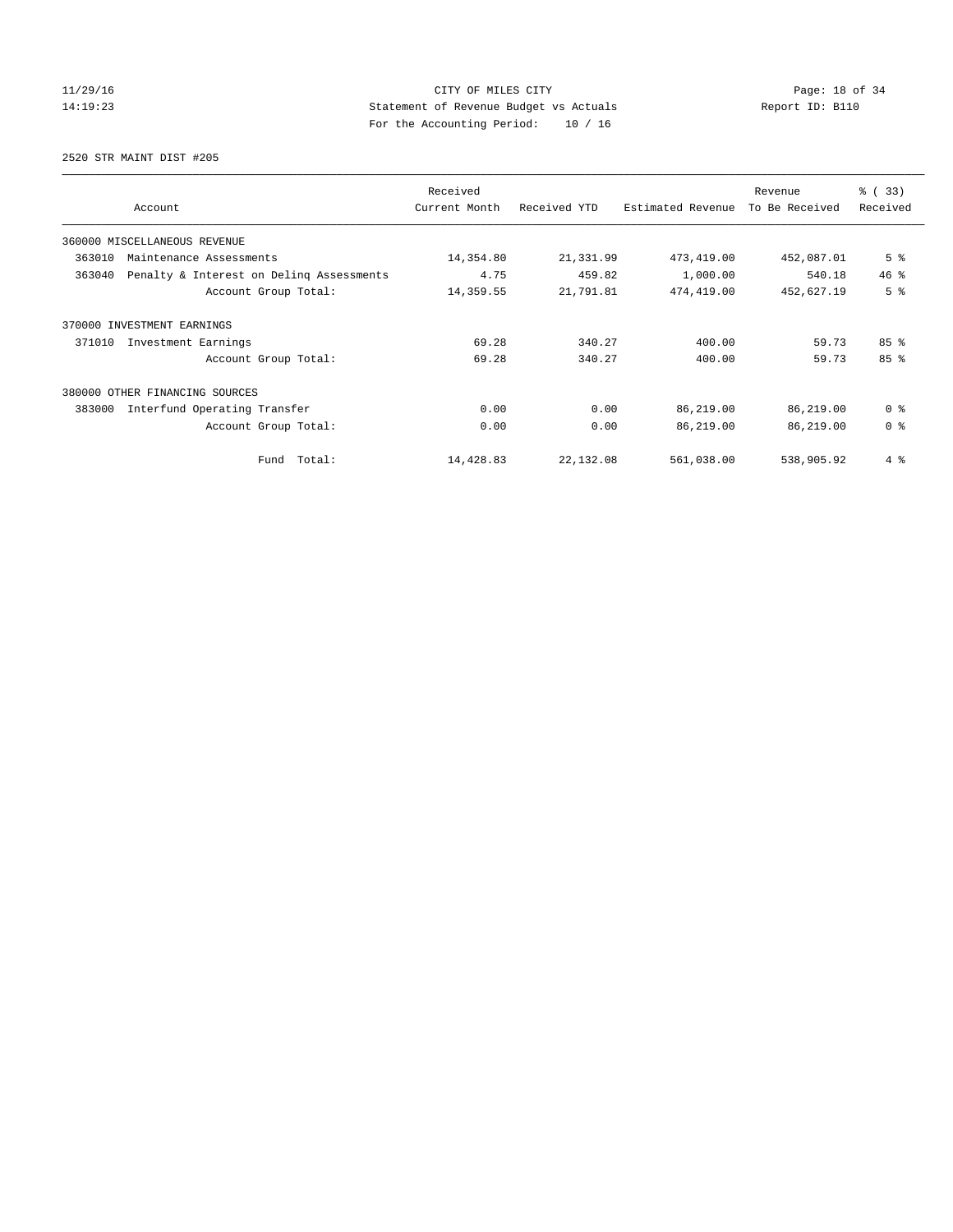## 11/29/16 Page: 19 of 34 14:19:23 Statement of Revenue Budget vs Actuals Report ID: B110 For the Accounting Period: 10 / 16

2540 STR MAINT DIST#207-(MILESTOWN ESTATES)

|        |                                          | Received      |              |                   | Revenue        | % (33)              |
|--------|------------------------------------------|---------------|--------------|-------------------|----------------|---------------------|
|        | Account                                  | Current Month | Received YTD | Estimated Revenue | To Be Received | Received            |
|        | 360000 MISCELLANEOUS REVENUE             |               |              |                   |                |                     |
| 363010 | Maintenance Assessments                  | 154.84        | 154.84       | 5,251.00          | 5,096.16       | 3 <sup>8</sup>      |
| 363040 | Penalty & Interest on Deling Assessments | 0.00          | 8.68         | 0.00              | $-8.68$        | $***$ $\approx$     |
|        | Account Group Total:                     | 154.84        | 163.52       | 5,251.00          | 5,087.48       | 3 <sup>8</sup>      |
|        | 370000 INVESTMENT EARNINGS               |               |              |                   |                |                     |
| 371010 | Investment Earnings                      | 0.75          | 4.27         | 0.00              | $-4.27$        | $***$ $\frac{6}{3}$ |
|        | Account Group Total:                     | 0.75          | 4.27         | 0.00              | $-4.27$        | $***$ $\approx$     |
|        | Total:<br>Fund                           | 155.59        | 167.79       | 5,251.00          | 5,083.21       | 3 <sup>8</sup>      |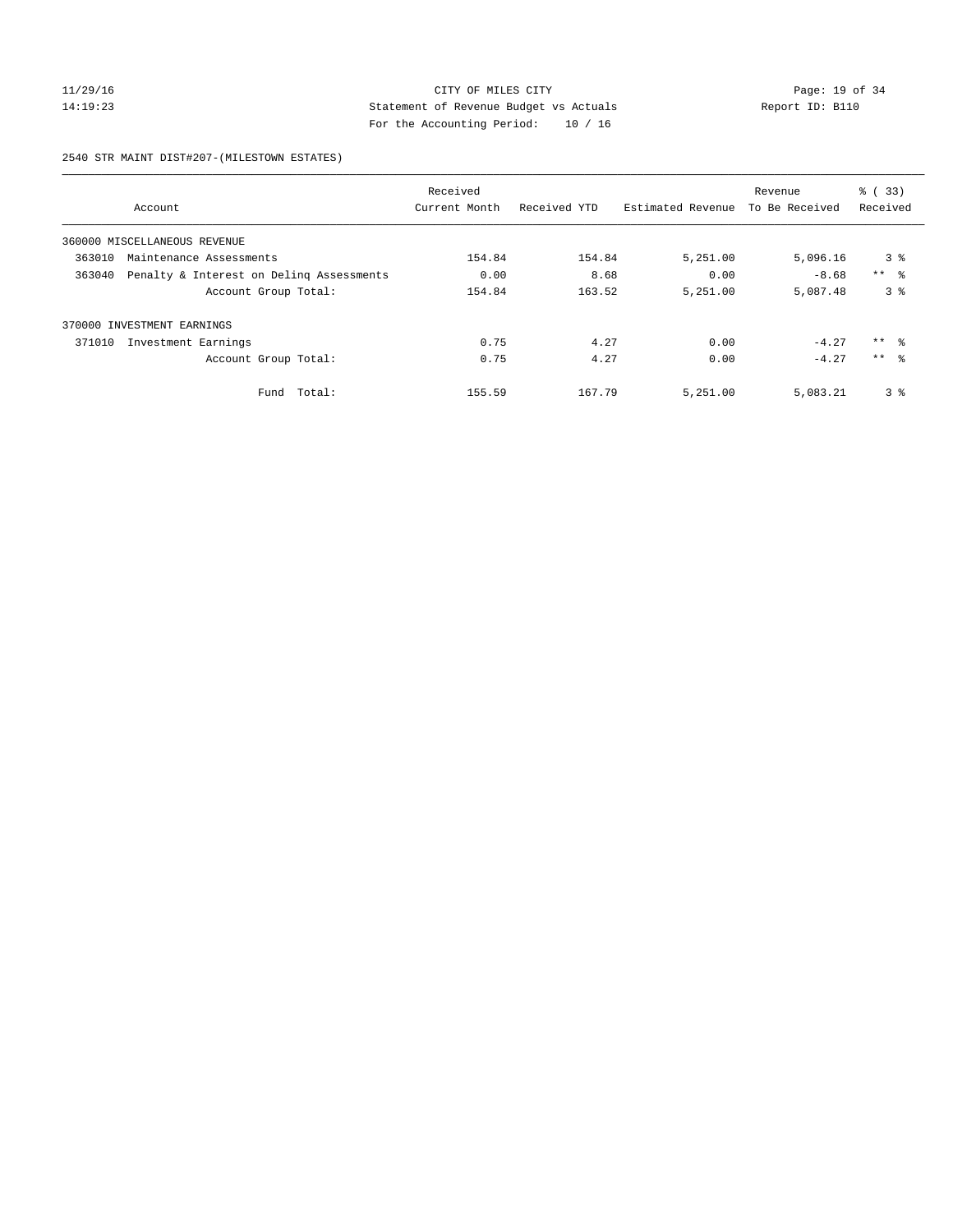## 11/29/16 Page: 20 of 34 14:19:23 Statement of Revenue Budget vs Actuals Report ID: B110 For the Accounting Period: 10 / 16

## 2701 Fire Grants

| Account                      |                      | Received<br>Current Month | Received YTD | Estimated Revenue | Revenue<br>To Be Received | 8 (33)<br>Received |
|------------------------------|----------------------|---------------------------|--------------|-------------------|---------------------------|--------------------|
| 360000 MISCELLANEOUS REVENUE |                      |                           |              |                   |                           |                    |
| 365040<br>DONATIONS-FIRE/AMB |                      | 0.00                      | 0.00         | 1,000.00          | 1,000.00                  | 0 %                |
|                              | Account Group Total: | 0.00                      | 0.00         | 1,000.00          | 1,000.00                  | 0 %                |
|                              | Fund Total:          | 0.00                      | 0.00         | 1,000.00          | 1,000.00                  | 0 %                |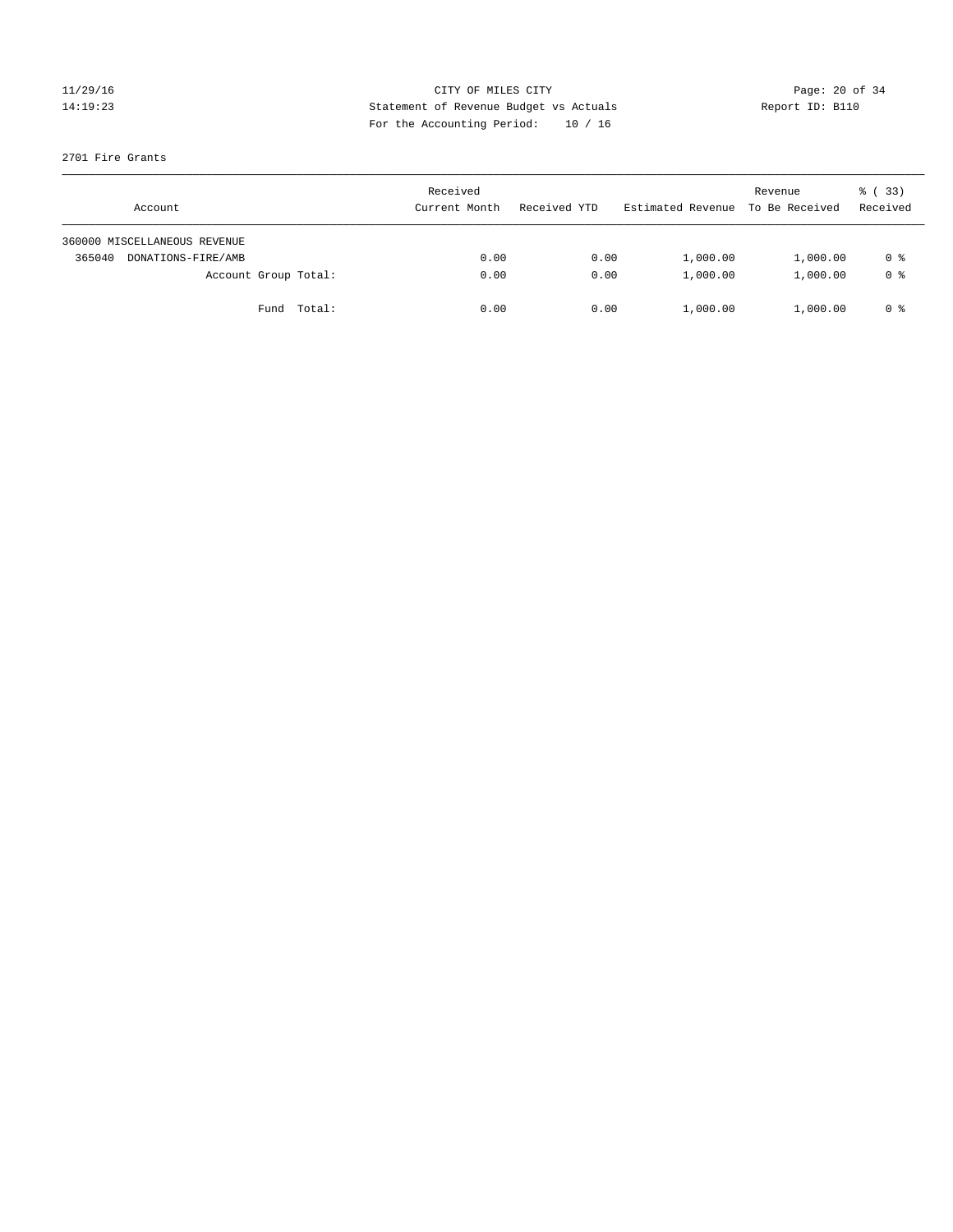## 11/29/16 Page: 21 of 34 14:19:23 Statement of Revenue Budget vs Actuals Report ID: B110 For the Accounting Period: 10 / 16

2820 GAS TAX

| Account                              | Received<br>Current Month | Received YTD | Estimated Revenue | Revenue<br>To Be Received | 8 (33)<br>Received |
|--------------------------------------|---------------------------|--------------|-------------------|---------------------------|--------------------|
| 330000 INTERGOVERNMENTAL REVENUES    |                           |              |                   |                           |                    |
| Gasoline Tax Apportionment<br>335040 | 14,927.12                 | 59,708.42    | 179,125.00        | 119,416.58                | $33*$              |
| Account Group Total:                 | 14,927.12                 | 59,708.42    | 179,125.00        | 119,416.58                | $33*$              |
| Total:<br>Fund                       | 14,927.12                 | 59,708.42    | 179,125.00        | 119,416.58                | $33*$              |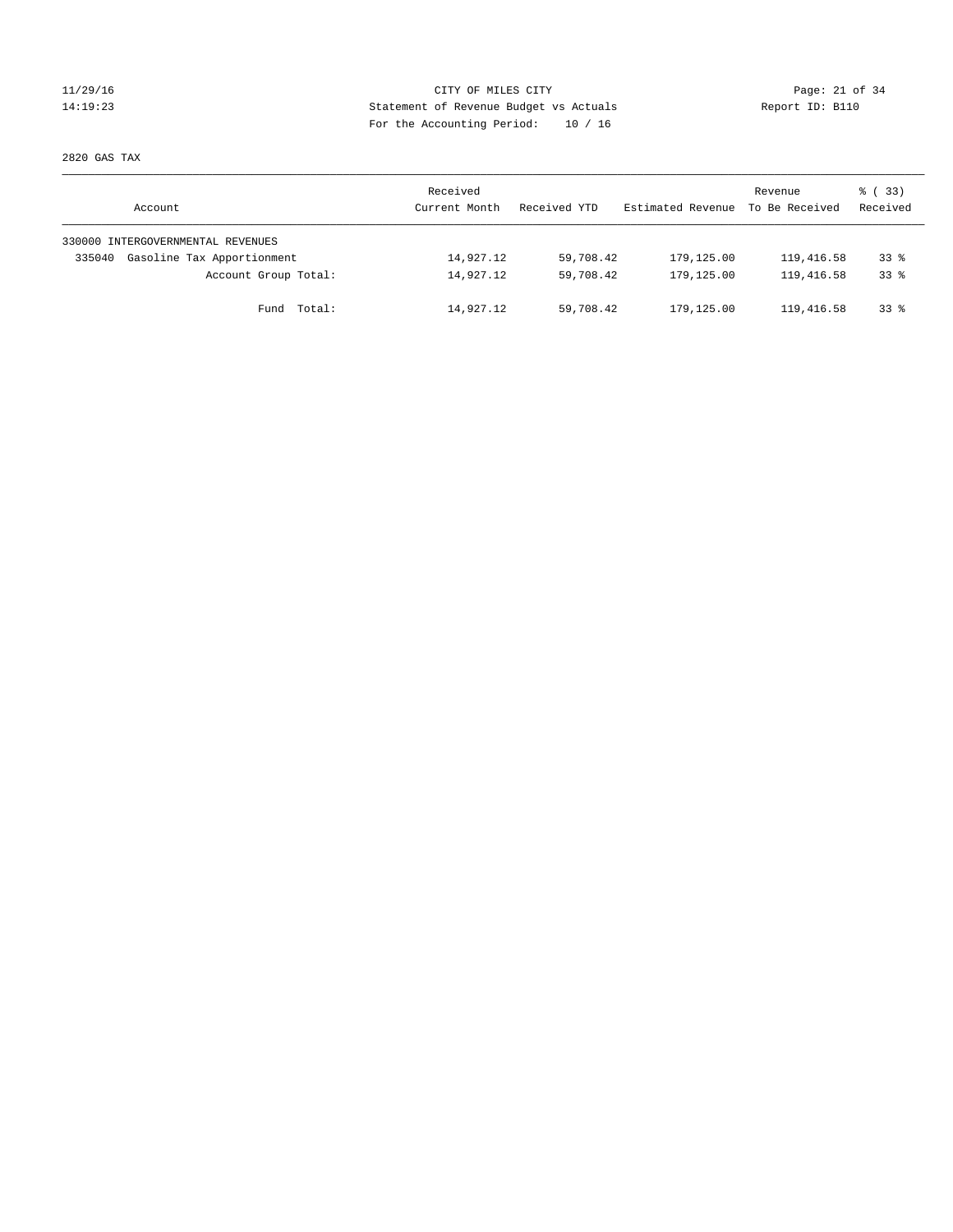## 11/29/16 Page: 22 of 34 14:19:23 Statement of Revenue Budget vs Actuals Report ID: B110 For the Accounting Period: 10 / 16

2850 911 EMERGENCY

|                                   | Received      |              |                   | Revenue        | % (33)         |
|-----------------------------------|---------------|--------------|-------------------|----------------|----------------|
| Account                           | Current Month | Received YTD | Estimated Revenue | To Be Received | Received       |
| 330000 INTERGOVERNMENTAL REVENUES |               |              |                   |                |                |
| Homeland Security Grant<br>334014 | 0.00          | 0.00         | 105,000.00        | 105,000.00     | 0 <sup>8</sup> |
| Basic 911 Funds<br>335080         | 0.00          | 44,538.06    | 63,000.00         | 18,461.94      | 71 %           |
| 335081<br>Enhanced 911 Funds      | 0.00          | 15,894.26    | 63,000.00         | 47,105.74      | 25%            |
| 335082<br>911 - WIRELESS FUNDS    | 0.00          | 19,247.87    | 75,000.00         | 55,752.13      | 26%            |
| Account Group Total:              | 0.00          | 79,680.19    | 306,000.00        | 226, 319.81    | 26%            |
| 370000 INVESTMENT EARNINGS        |               |              |                   |                |                |
| 371010<br>Investment Earnings     | 72.40         | 311.94       | 200.00            | $-111.94$      | $156$ %        |
| Account Group Total:              | 72.40         | 311.94       | 200.00            | $-111.94$      | $156$ %        |
| Fund Total:                       | 72.40         | 79,992.13    | 306,200.00        | 226, 207.87    | $26$ %         |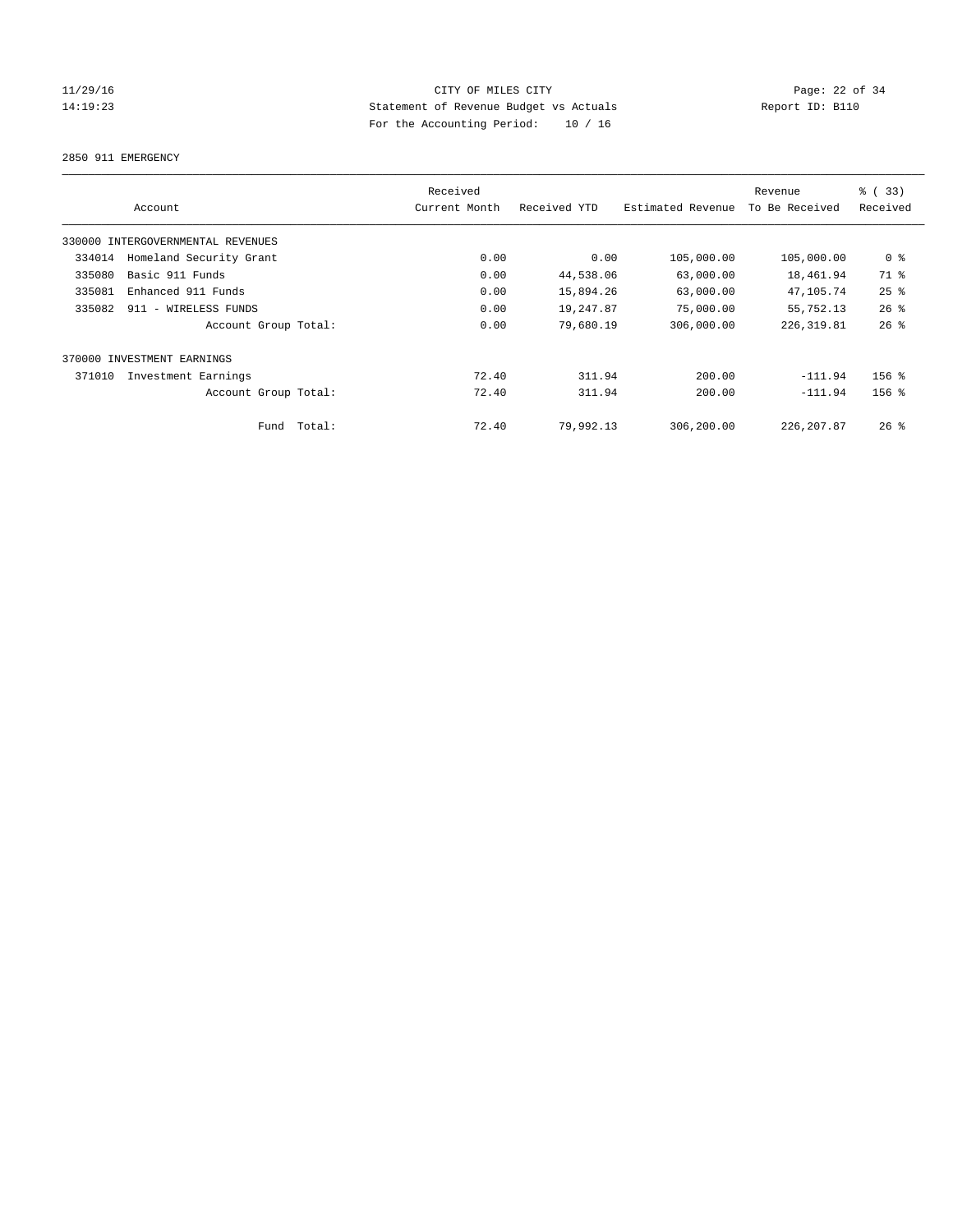## 11/29/16 CITY OF MILES CITY Page: 23 of 34 14:19:23 Statement of Revenue Budget vs Actuals Report ID: B110 For the Accounting Period: 10 / 16

2880 LIBRARY GRANTS

|        | Account                           | Received<br>Current Month | Received YTD | Estimated Revenue | Revenue<br>To Be Received | % (33)<br>Received |
|--------|-----------------------------------|---------------------------|--------------|-------------------|---------------------------|--------------------|
|        | 330000 INTERGOVERNMENTAL REVENUES |                           |              |                   |                           |                    |
| 334100 | Library - State Aid               | 0.00                      | 5,398.69     | 5,399.00          | 0.31                      | $100*$             |
| 334101 | HB#193-Interlibrary Loan Reimb    | 0.00                      | 0.00         | 5,000.00          | 5,000.00                  | 0 <sup>8</sup>     |
| 334105 | Sagebrush Fed/Coal Sev Tax        | 0.00                      | 4,897.19     | 4,793.00          | $-104.19$                 | $102$ %            |
|        | Account Group Total:              | 0.00                      | 10,295.88    | 15,192.00         | 4,896.12                  | 68 %               |
|        | Total:<br>Fund                    | 0.00                      | 10,295.88    | 15,192.00         | 4,896.12                  | 68 %               |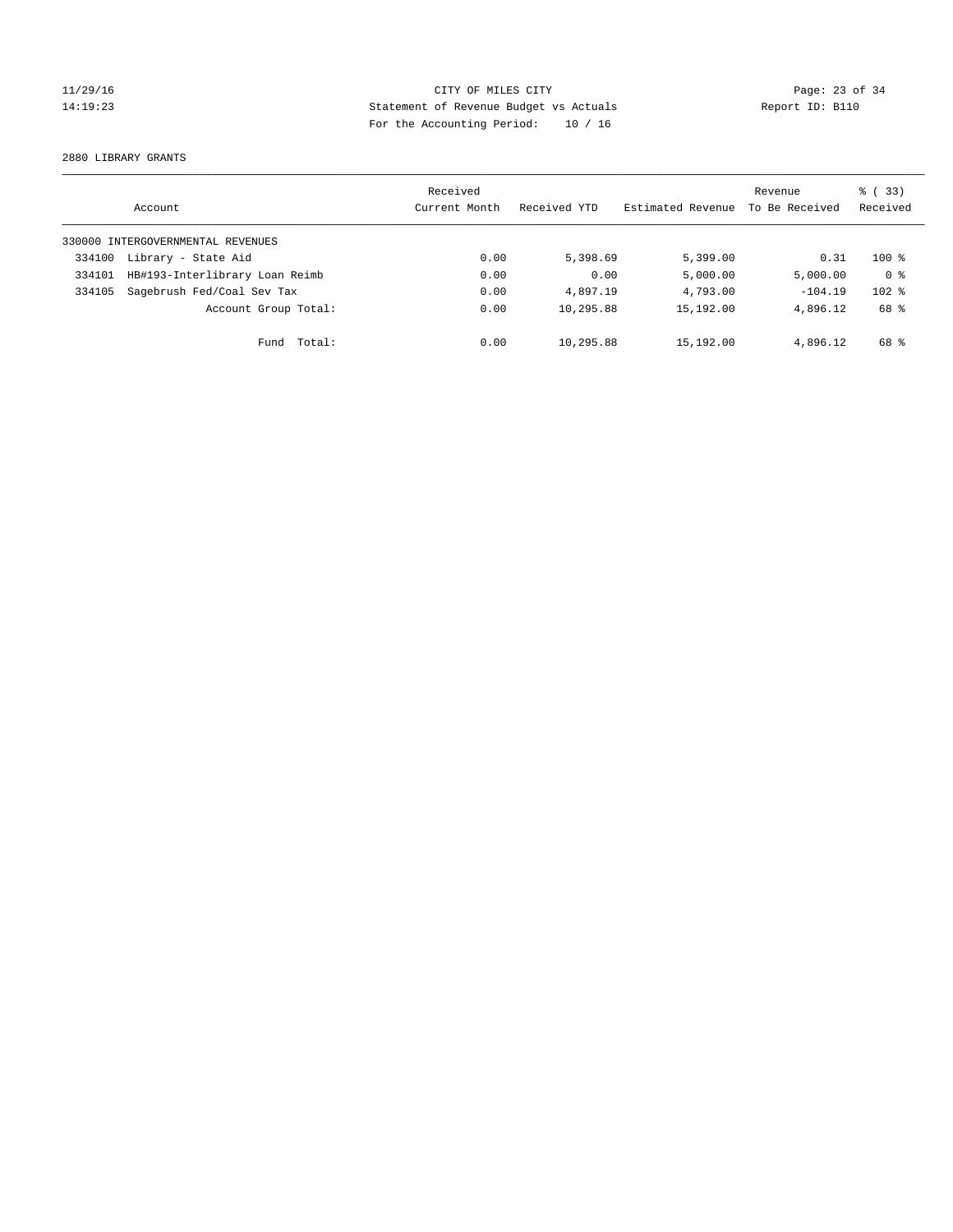## 11/29/16 Page: 24 of 34 14:19:23 Statement of Revenue Budget vs Actuals Report ID: B110 For the Accounting Period: 10 / 16

2935 Historic Preservation

| Account                                | Received<br>Current Month | Received YTD | Estimated Revenue | Revenue<br>To Be Received | % (33)<br>Received |
|----------------------------------------|---------------------------|--------------|-------------------|---------------------------|--------------------|
| 330000 INTERGOVERNMENTAL REVENUES      |                           |              |                   |                           |                    |
| 334000<br>State Grants                 | 0.00                      | 0.00         | 5,500.00          | 5,500.00                  | 0 <sup>8</sup>     |
| Account Group Total:                   | 0.00                      | 0.00         | 5,500.00          | 5,500.00                  | 0 <sup>8</sup>     |
| 340000 Charges for Services            |                           |              |                   |                           |                    |
| 346080<br>Preservation Service Fees    | 0.00                      | 0.00         | 1,200.00          | 1,200.00                  | 0 <sup>8</sup>     |
| Account Group Total:                   | 0.00                      | 0.00         | 1,200.00          | 1,200.00                  | 0 <sup>8</sup>     |
| 360000 MISCELLANEOUS REVENUE           |                           |              |                   |                           |                    |
| Contributions and Donations<br>365000  | 0.00                      | 0.00         | 1,000.00          | 1,000.00                  | 0 <sup>8</sup>     |
| Account Group Total:                   | 0.00                      | 0.00         | 1,000.00          | 1,000.00                  | 0 <sup>8</sup>     |
| 380000 OTHER FINANCING SOURCES         |                           |              |                   |                           |                    |
| Interfund Operating Transfer<br>383000 | 0.00                      | 0.00         | 2,200.00          | 2,200.00                  | 0 <sup>8</sup>     |
| Account Group Total:                   | 0.00                      | 0.00         | 2,200.00          | 2,200.00                  | 0 <sup>8</sup>     |
| Total:<br>Fund                         | 0.00                      | 0.00         | 9,900.00          | 9,900.00                  | 0 <sup>8</sup>     |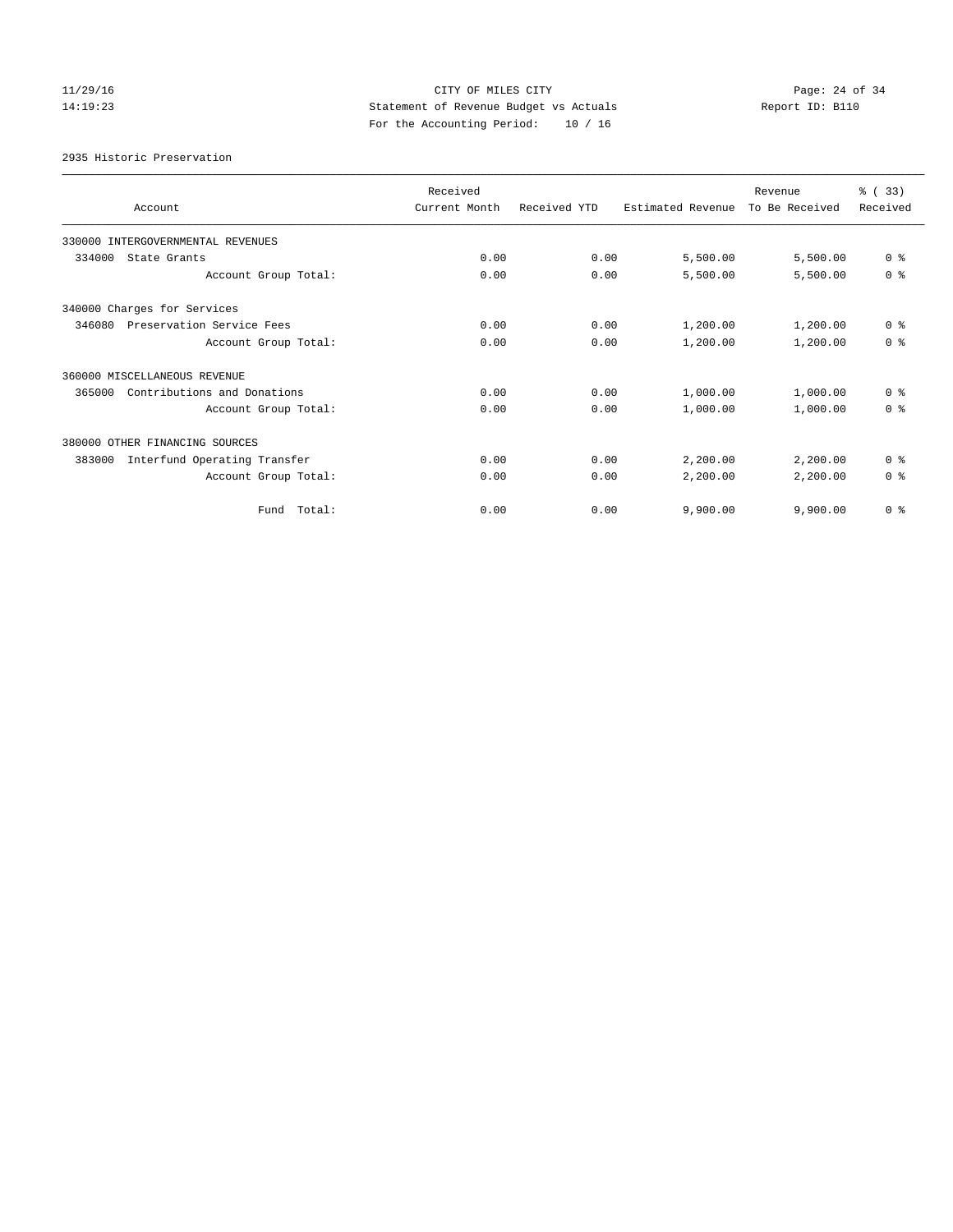## 11/29/16 Page: 25 of 34 14:19:23 Statement of Revenue Budget vs Actuals Report ID: B110 For the Accounting Period: 10 / 16

2985 RETIRED SENIOR VOLUNTEER PROG (RSVP)

|                                   |        | Received      |              |                   | Revenue        | % (33)          |
|-----------------------------------|--------|---------------|--------------|-------------------|----------------|-----------------|
| Account                           |        | Current Month | Received YTD | Estimated Revenue | To Be Received | Received        |
| 330000 INTERGOVERNMENTAL REVENUES |        |               |              |                   |                |                 |
| RSVP-Fallon/Custer<br>331166      |        | 7,646.75      | 21,017.50    | 82,412.00         | 61,394.50      | $26$ %          |
| Account Group Total:              |        | 7,646.75      | 21,017.50    | 82,412.00         | 61,394.50      | 26%             |
| 360000 MISCELLANEOUS REVENUE      |        |               |              |                   |                |                 |
| 362020<br>MISC REVENUE            |        | 2,462.67      | 6,280.76     | 13,350.00         | 7,069.24       | 47.8            |
| Account Group Total:              |        | 2,462.67      | 6,280.76     | 13,350.00         | 7,069.24       | 47.8            |
| 370000 INVESTMENT EARNINGS        |        |               |              |                   |                |                 |
| 371010<br>Investment Earnings     |        | 3.92          | 10.29        | 0.00              | $-10.29$       | $***$ $ -$      |
| Account Group Total:              |        | 3.92          | 10.29        | 0.00              | $-10.29$       | $***$ $\approx$ |
| Fund                              | Total: | 10, 113.34    | 27,308.55    | 95,762.00         | 68, 453.45     | 29%             |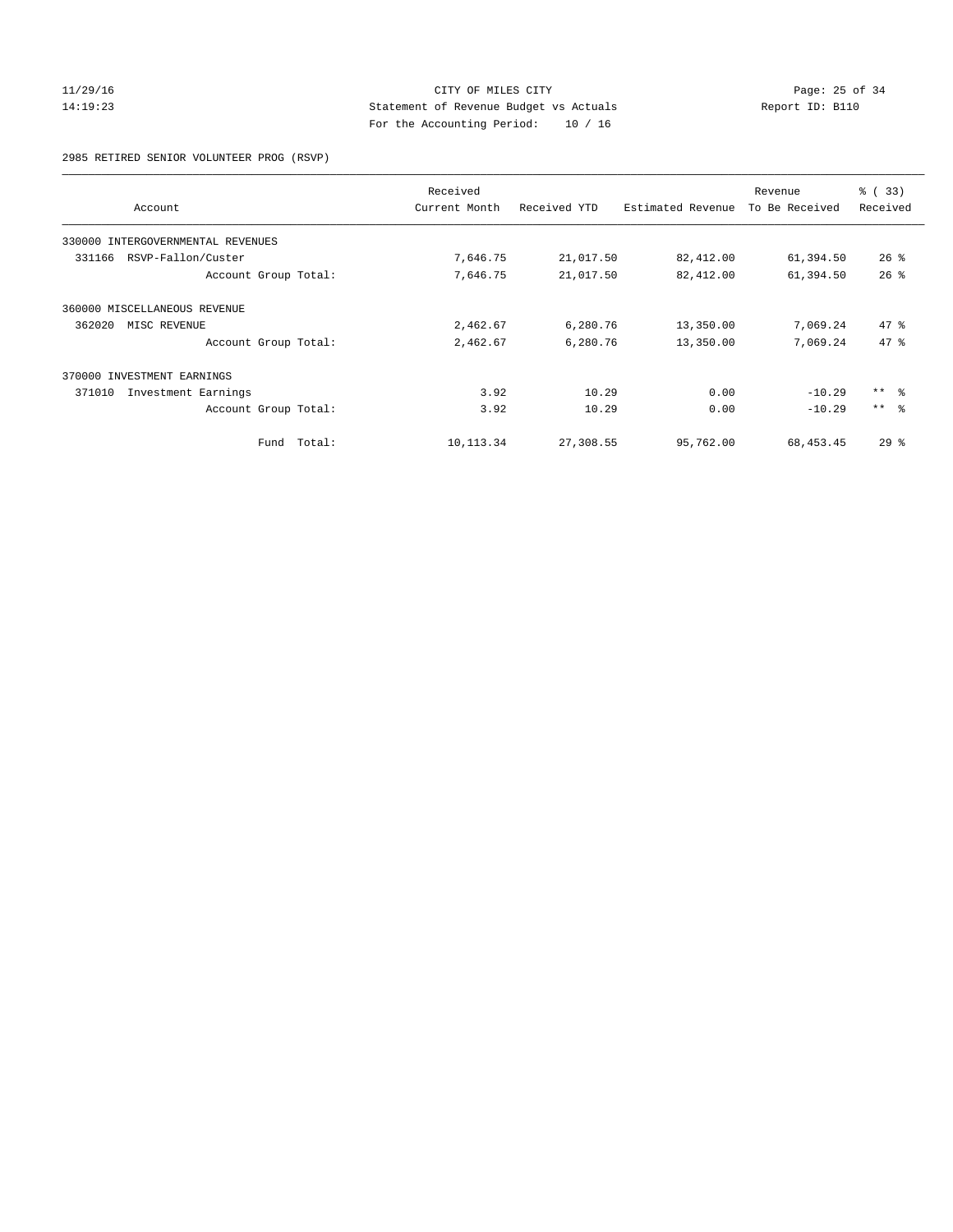## 11/29/16 Page: 26 of 34 14:19:23 Statement of Revenue Budget vs Actuals Report ID: B110 For the Accounting Period: 10 / 16

3670 SID 211

| Account                      |                                         | Received<br>Current Month | Received YTD | Estimated Revenue | Revenue<br>To Be Received | 8 (33)<br>Received |
|------------------------------|-----------------------------------------|---------------------------|--------------|-------------------|---------------------------|--------------------|
| 360000 MISCELLANEOUS REVENUE |                                         |                           |              |                   |                           |                    |
| 363020                       | Bond Principal and Interest Assessments | 16,178.50                 | 16,331.74    | 4,551.00          | $-11,780.74$              | $359$ $%$          |
|                              | Account Group Total:                    | 16,178.50                 | 16,331.74    | 4,551.00          | $-11,780.74$              | $359$ $%$          |
|                              | Fund Total:                             | 16,178.50                 | 16,331.74    | 4,551.00          | $-11.780.74$              | $359$ $%$          |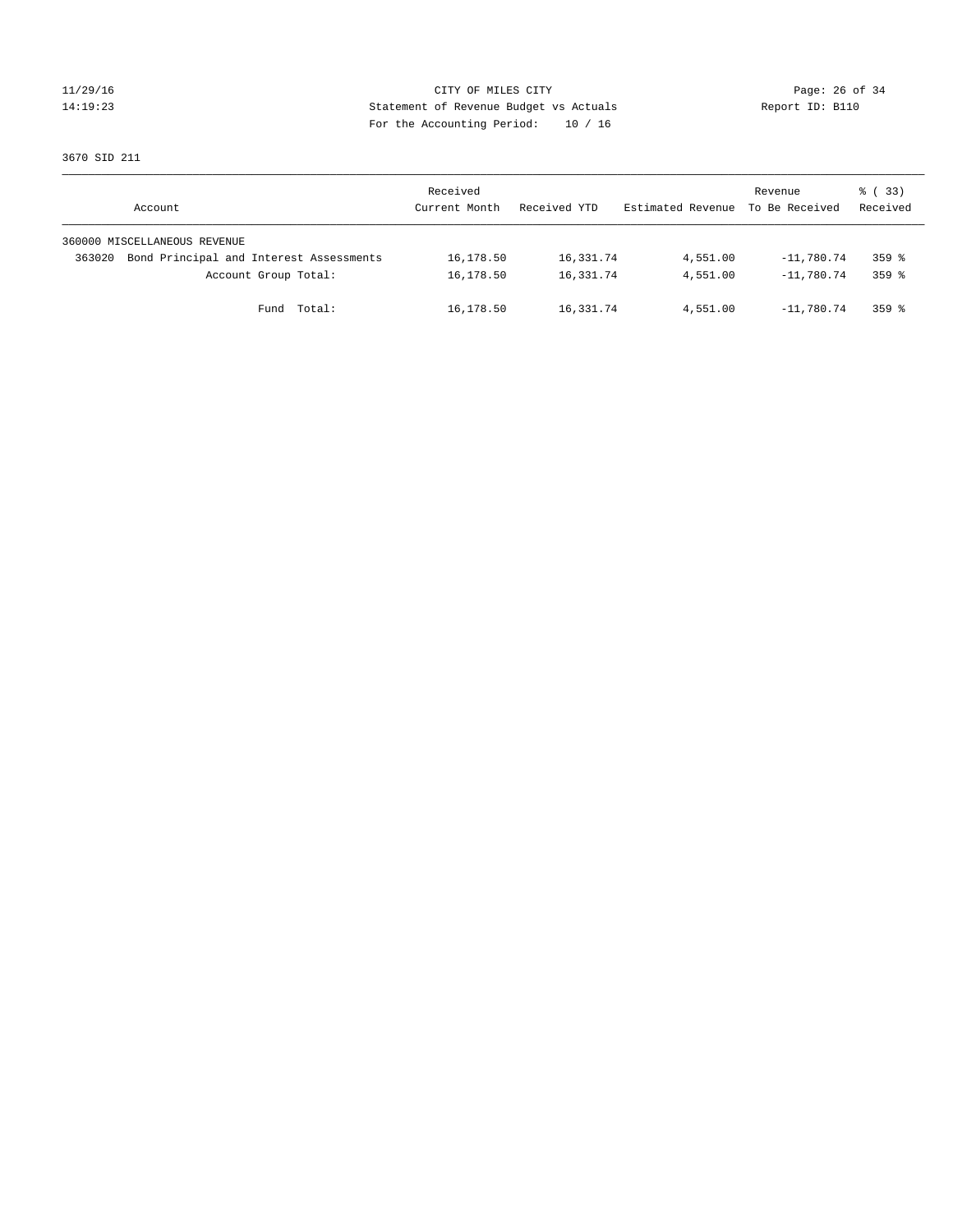## 11/29/16 Page: 27 of 34 14:19:23 Statement of Revenue Budget vs Actuals Report ID: B110 For the Accounting Period: 10 / 16

4000 General Fund Capitol Improvement Fund

|                                        | Received      |              |                   | Revenue        | % (33)              |
|----------------------------------------|---------------|--------------|-------------------|----------------|---------------------|
| Account                                | Current Month | Received YTD | Estimated Revenue | To Be Received | Received            |
| INVESTMENT EARNINGS<br>370000          |               |              |                   |                |                     |
| 371010<br>Investment Earnings          | 14.07         | 61.19        | 0.00              | $-61.19$       | $***$ $\frac{6}{3}$ |
| Account Group Total:                   | 14.07         | 61.19        | 0.00              | $-61.19$       | $***$ $\approx$     |
| 380000 OTHER FINANCING SOURCES         |               |              |                   |                |                     |
| Interfund Operating Transfer<br>383000 | 0.00          | 0.00         | 77,000.00         | 77,000.00      | 0 %                 |
| Account Group Total:                   | 0.00          | 0.00         | 77,000.00         | 77,000.00      | 0 <sup>8</sup>      |
| Total:<br>Fund                         | 14.07         | 61.19        | 77,000.00         | 76,938.81      | 0 %                 |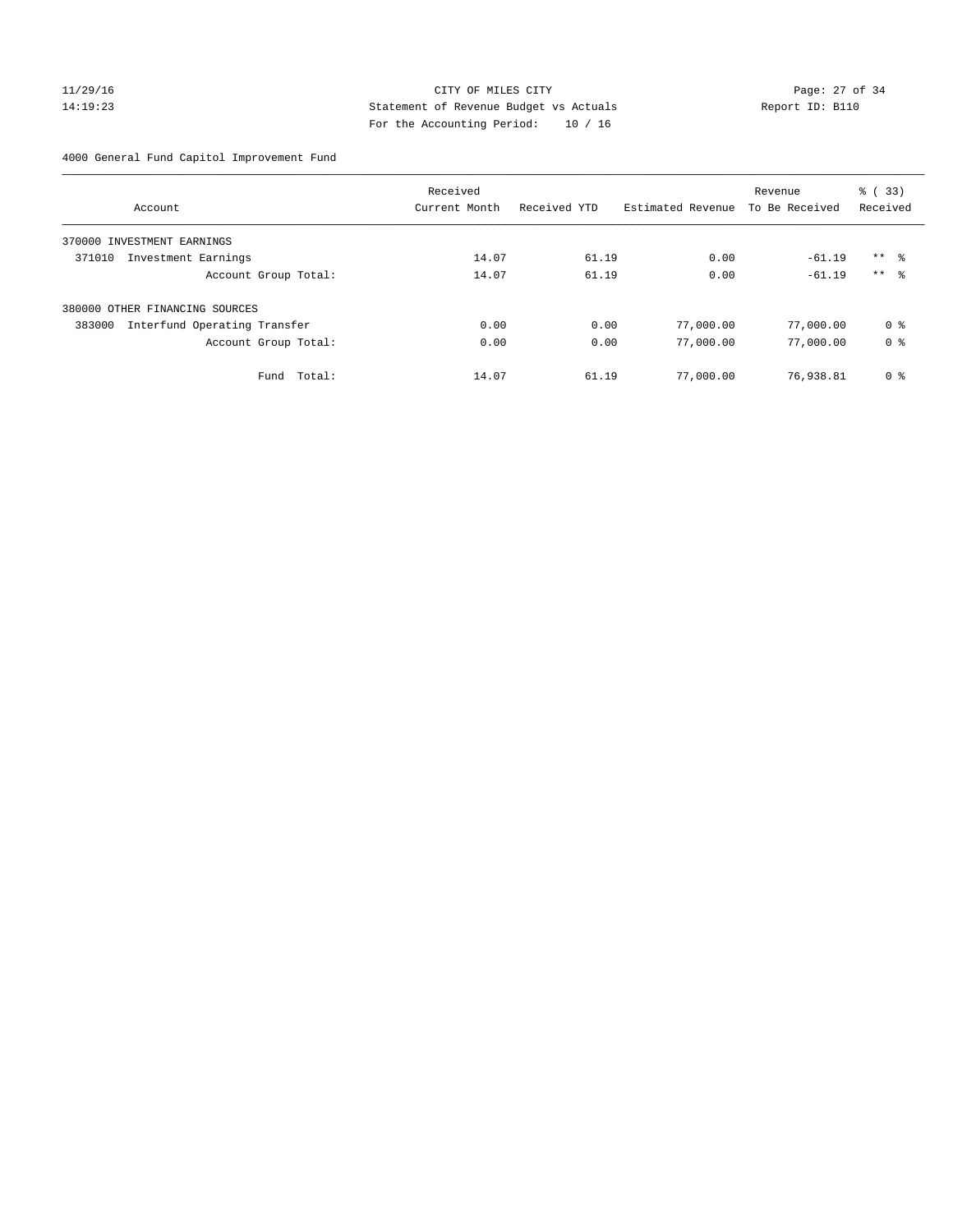## 11/29/16 Page: 28 of 34 14:19:23 Statement of Revenue Budget vs Actuals Report ID: B110 For the Accounting Period: 10 / 16

4056 Airport- Capital Improvement Plan

|        |                                    | Received      |              |                   | Revenue        | % (33)          |
|--------|------------------------------------|---------------|--------------|-------------------|----------------|-----------------|
|        | Account                            | Current Month | Received YTD | Estimated Revenue | To Be Received | Received        |
|        | 340000 Charges for Services        |               |              |                   |                |                 |
| 343018 | Sale of Street & Roadway Materials | 0.00          | 0.00         | 1,000.00          | 1,000.00       | 0 <sup>8</sup>  |
| 343065 | Building Rentals                   | 0.00          | 0.00         | 10,200.00         | 10,200.00      | 0 <sup>8</sup>  |
| 343067 | Other - Miscellaneous              | 0.00          | 8,029.12     | 0.00              | $-8,029.12$    | $***$ $\approx$ |
| 343069 | Ag Contract                        | 0.00          | $-250.00$    | 1,000.00          | 1,250.00       | $-25$ %         |
|        | Account Group Total:               | 0.00          | 7,779.12     | 12,200.00         | 4,420.88       | 64 %            |
|        | 360000 MISCELLANEOUS REVENUE       |               |              |                   |                |                 |
| 361010 | Land Rental                        | 0.00          | 2,560.00     | 50,000.00         | 47,440.00      | 5 <sup>°</sup>  |
|        | Account Group Total:               | 0.00          | 2,560.00     | 50,000.00         | 47,440.00      | 5 <sup>°</sup>  |
|        | Fund Total:                        | 0.00          | 10,339.12    | 62,200.00         | 51,860.88      | $17*$           |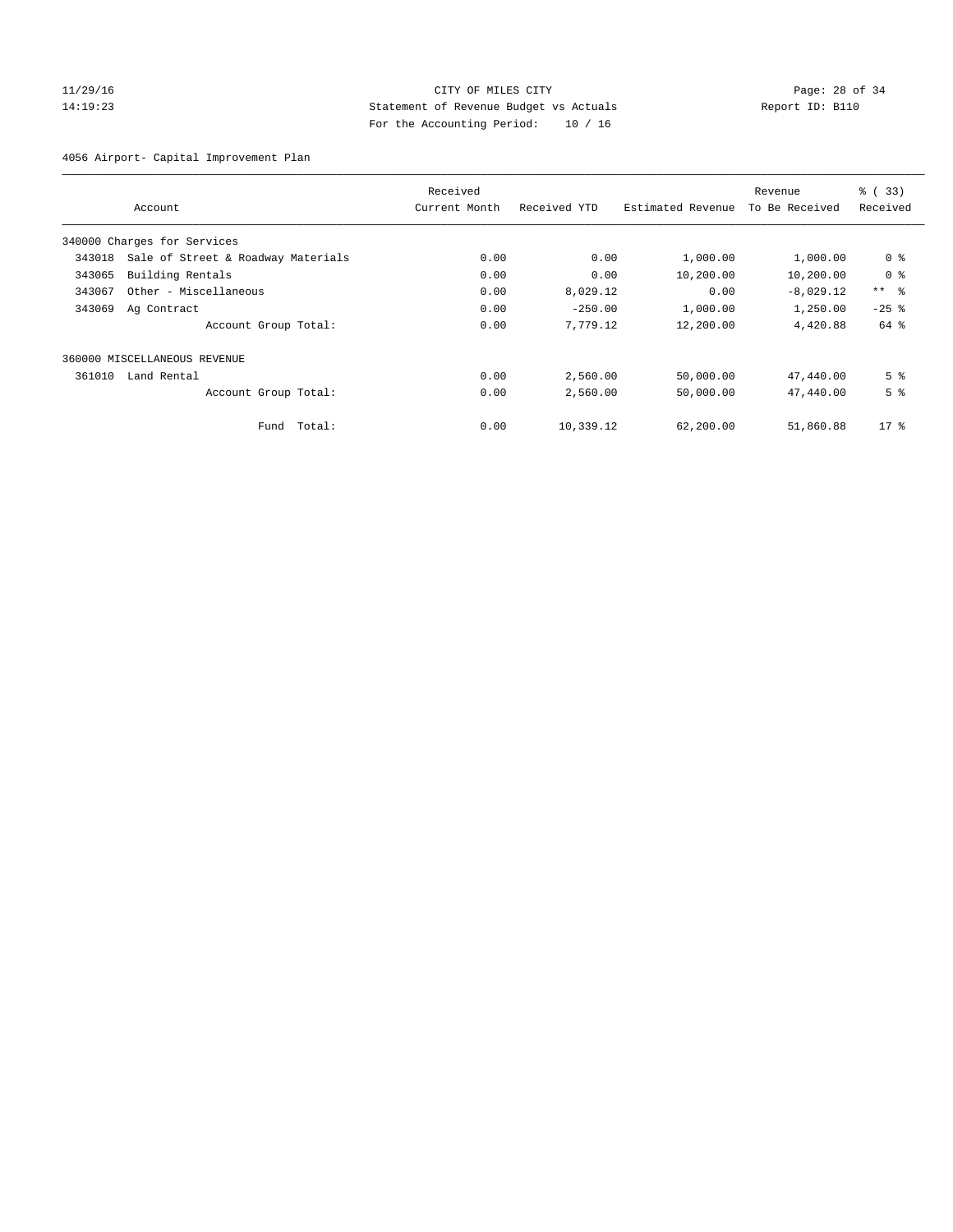## 11/29/16 Page: 29 of 34 14:19:23 Statement of Revenue Budget vs Actuals Report ID: B110 For the Accounting Period: 10 / 16

4060 CAPITAL IMPROV-PUBLIC WORKS

|        |                                    | Received      |              |                   | Revenue        | % (33)          |
|--------|------------------------------------|---------------|--------------|-------------------|----------------|-----------------|
|        | Account                            | Current Month | Received YTD | Estimated Revenue | To Be Received | Received        |
|        | 320000 LICENSES AND PERMITS        |               |              |                   |                |                 |
| 323040 | Other Miscellaneous Permits        | 350.00        | 1,400.00     | 3,000.00          | 1,600.00       | 47.8            |
|        | Account Group Total:               | 350.00        | 1,400.00     | 3,000.00          | 1,600.00       | 47.8            |
|        | 340000 Charges for Services        |               |              |                   |                |                 |
| 343014 | Street Cleaning                    | 0.00          | 1,140.00     | 8,490.00          | 7,350.00       | $13*$           |
| 343016 | Prkg Vio/Off Str-Impnd Fees        | 0.00          | 590.00       | 500.00            | $-90.00$       | $118*$          |
| 343018 | Sale of Street & Roadway Materials | 0.00          | 2,424.00     | 1,000.00          | $-1,424.00$    | $242$ $%$       |
|        | Account Group Total:               | 0.00          | 4,154.00     | 9,990.00          | 5,836.00       | $42*$           |
|        | 370000 INVESTMENT EARNINGS         |               |              |                   |                |                 |
| 371010 | Investment Earnings                | 89.41         | 385.06       | 0.00              | $-385.06$      | $***$ $\approx$ |
|        | Account Group Total:               | 89.41         | 385.06       | 0.00              | $-385.06$      | $***$ $\approx$ |
|        | 380000 OTHER FINANCING SOURCES     |               |              |                   |                |                 |
| 383000 | Interfund Operating Transfer       | 0.00          | 0.00         | 139,897.00        | 139,897.00     | 0 <sup>8</sup>  |
|        | Account Group Total:               | 0.00          | 0.00         | 139,897.00        | 139,897.00     | 0 <sup>8</sup>  |
|        | Total:<br>Fund                     | 439.41        | 5,939.06     | 152,887.00        | 146,947.94     | 4%              |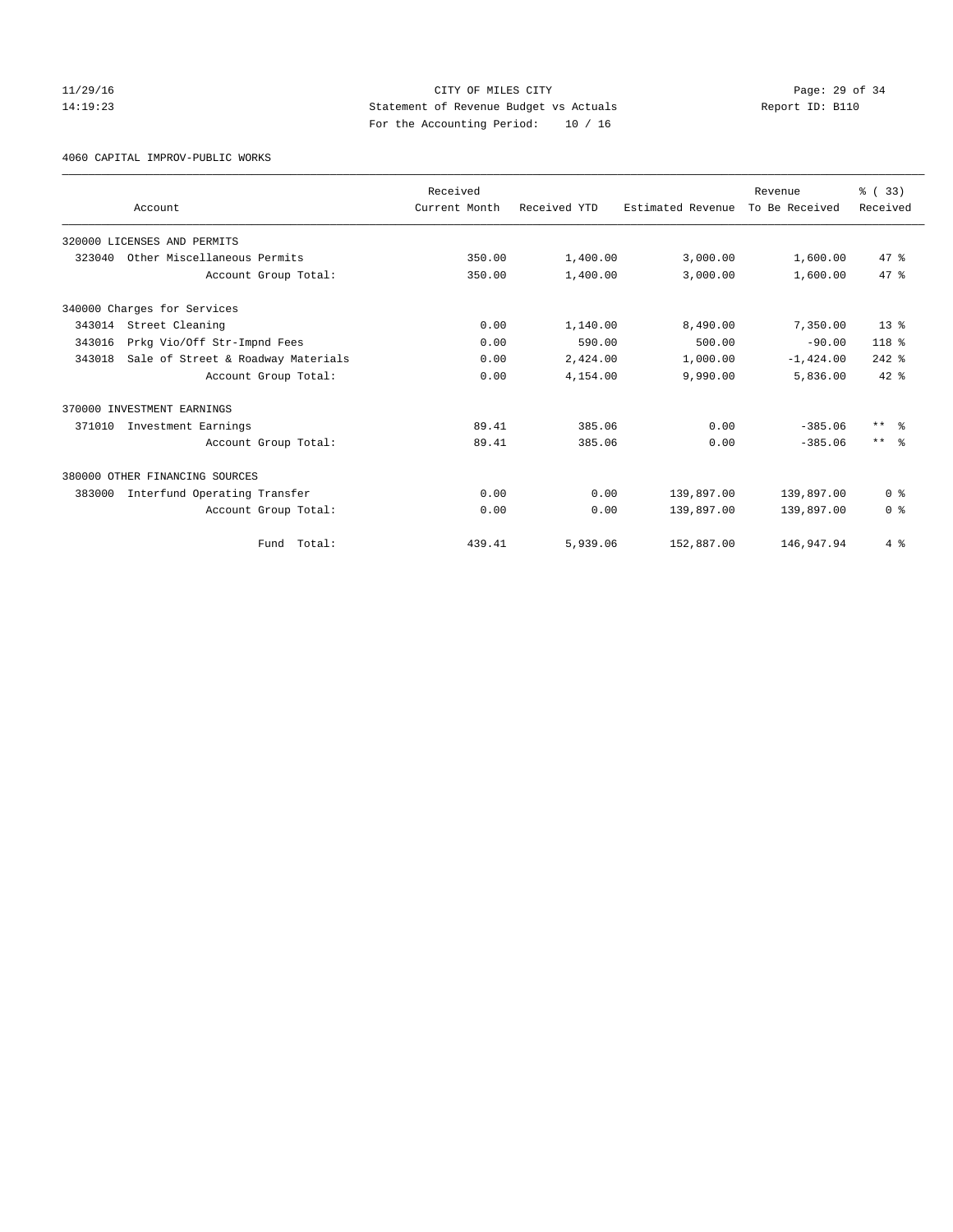## 11/29/16 Page: 30 of 34 14:19:23 Statement of Revenue Budget vs Actuals Report ID: B110 For the Accounting Period: 10 / 16

## 5210 WATER UTILITY

|        |                                     | Received      |              |                   | Revenue        | % (33)          |
|--------|-------------------------------------|---------------|--------------|-------------------|----------------|-----------------|
|        | Account                             | Current Month | Received YTD | Estimated Revenue | To Be Received | Received        |
|        | 340000 Charges for Services         |               |              |                   |                |                 |
| 343021 | Metered Water Sales                 | 152,186.82    | 879, 487.81  | 1,843,758.00      | 964, 270.19    | 48 %            |
| 343022 | Unmetered Water Sales/Chrgoffs      | 77.63         | 310.01       | 1,600.00          | 1,289.99       | 19 <sup>°</sup> |
| 343023 | Bulk Water Sales                    | 2,728.52      | 6,119.66     | 6,000.00          | $-119.66$      | 102 %           |
| 343024 | Sales of Water Materials & Supplies | 0.00          | 210.00       | 0.00              | $-210.00$      | $***$ $ -$      |
| 343025 | Hookup Fee                          | 4,920.00      | 17,160.00    | 8,000.00          | $-9,160.00$    | $215$ %         |
| 343026 | Water Install/Tap Chrgs/Labor       | 73.00         | 5,896.00     | 4,000.00          | $-1,896.00$    | 147 %           |
| 343027 | Chq for Wtr Dept. Serv              | 775.00        | 2,325.00     | 0.00              | $-2,325.00$    | $***$ $ -$      |
| 343029 | Curb Stop Replacement Fee           | 3,637.00      | 14,687.00    | 42,500.00         | 27,813.00      | 35 <sup>8</sup> |
|        | Account Group Total:                | 164,397.97    | 926, 195.48  | 1,905,858.00      | 979,662.52     | 49 %            |
|        | 360000 MISCELLANEOUS REVENUE        |               |              |                   |                |                 |
| 362020 | MISC REVENUE                        | 0.00          | 0.00         | 1,000.00          | 1,000.00       | 0 <sup>8</sup>  |
|        | Account Group Total:                | 0.00          | 0.00         | 1,000.00          | 1,000.00       | 0 <sup>8</sup>  |
|        | 370000 INVESTMENT EARNINGS          |               |              |                   |                |                 |
| 371010 | Investment Earnings                 | 1,998.22      | 8,419.60     | 6,000.00          | $-2,419.60$    | 140 %           |
|        | Account Group Total:                | 1,998.22      | 8,419.60     | 6,000.00          | $-2,419.60$    | $140*$          |
|        | Fund Total:                         | 166,396.19    | 934,615.08   | 1,912,858.00      | 978, 242.92    | 49 %            |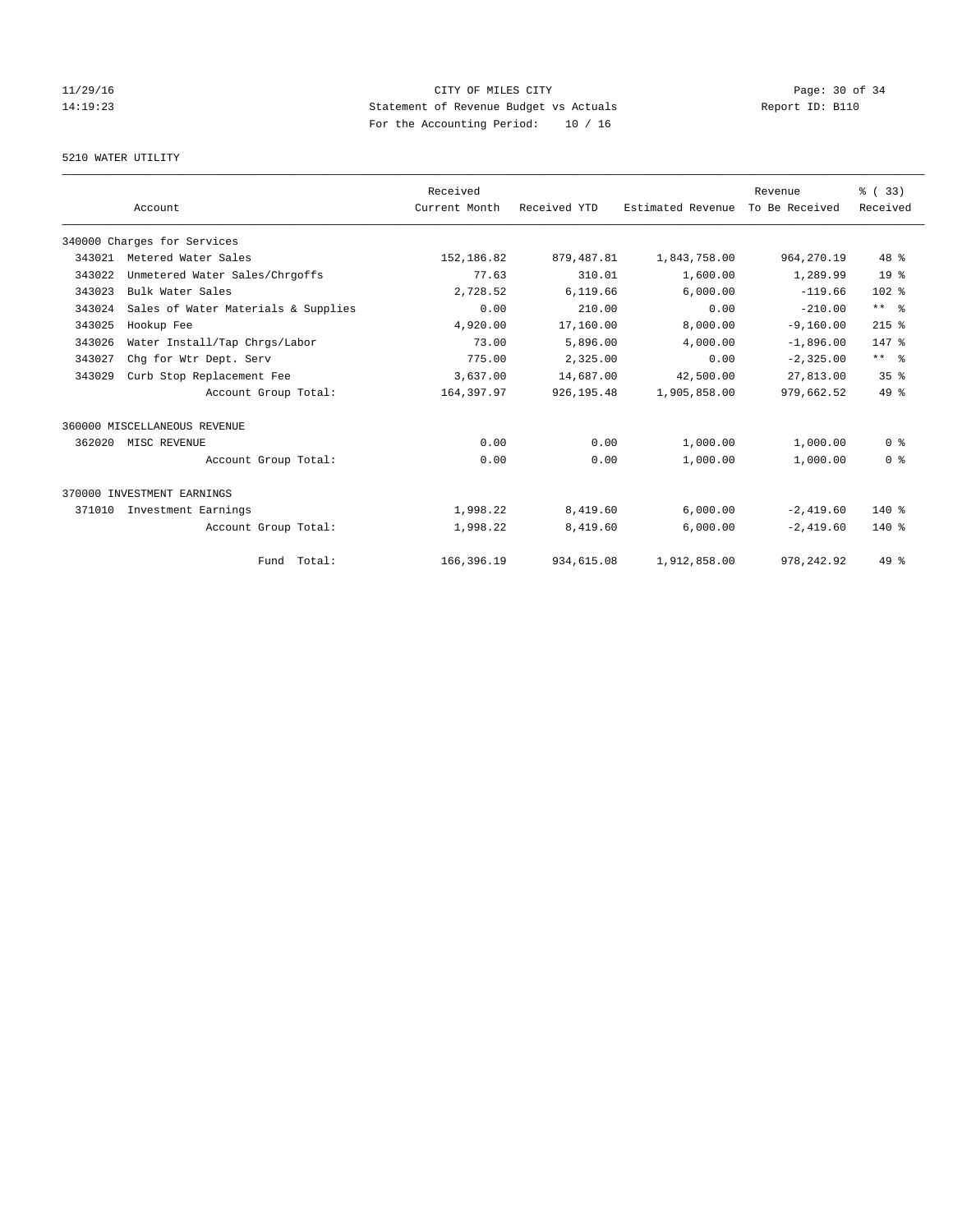## 11/29/16 Page: 31 of 34 14:19:23 Statement of Revenue Budget vs Actuals Report ID: B110 For the Accounting Period: 10 / 16

5310 SEWER UTILITY

|        |                                         | Received      |              |                   | Revenue        | % (33)           |
|--------|-----------------------------------------|---------------|--------------|-------------------|----------------|------------------|
|        | Account                                 | Current Month | Received YTD | Estimated Revenue | To Be Received | Received         |
|        | 330000 INTERGOVERNMENTAL REVENUES       |               |              |                   |                |                  |
| 331991 | Federal Stimulus                        | 0.00          | 100.00       | 0.00              | $-100.00$      | $***$ $ -$       |
| 334120 | TSEP Grant                              | 0.00          | 0.00         | 500,000.00        | 500,000.00     | 0 <sup>8</sup>   |
| 334121 | DNRC GRANTS                             | 0.00          | 0.00         | 50,000.00         | 50,000.00      | 0 <sup>8</sup>   |
| 334122 | Renewable Resource Grant                | 0.00          | 0.00         | 50,000.00         | 50,000.00      | 0 <sup>8</sup>   |
|        | Account Group Total:                    | 0.00          | 100.00       | 600,000.00        | 599,900.00     | 0 <sup>8</sup>   |
|        | 340000 Charges for Services             |               |              |                   |                |                  |
|        | 343031 Sewer Service Charges            | 165,068.63    | 659, 234.54  | 2,038,010.00      | 1,378,775.46   | $32*$            |
| 343032 | Sewer Installation Charges/Chrgoffs     | 77.64         | 177.28       | 1,000.00          | 822.72         | 18 %             |
| 343033 | Hookup Fee                              | 360.00        | 1,680.00     | 4,000.00          | 2,320.00       | $42*$            |
| 343034 | Treatment Facilities Fees               | 175.00        | 685.00       | 2,000.00          | 1,315.00       | $34$ $%$         |
| 343036 | Miscellaneous Sewer Revenue (Labor)     | 1,420.00      | 1,780.00     | 1,000.00          | $-780.00$      | 178 <sup>8</sup> |
| 343037 | Baker Road Etc.                         | 1,011.90      | 3,788.56     | 6, 200.00         | 2,411.44       | $61$ $%$         |
|        | Account Group Total:                    | 168, 113. 17  | 667, 345.38  | 2,052,210.00      | 1,384,864.62   | 33 <sup>8</sup>  |
|        | 360000 MISCELLANEOUS REVENUE            |               |              |                   |                |                  |
| 361010 | Land Rental                             | 0.00          | 75.90        | 1,600.00          | 1,524.10       | 5 <sup>8</sup>   |
| 362020 | MISC REVENUE                            | 0.00          | 0.00         | 3,000.00          | 3,000.00       | 0 <sup>8</sup>   |
|        | Account Group Total:                    | 0.00          | 75.90        | 4,600.00          | 4,524.10       | 2 <sup>8</sup>   |
|        | 370000 INVESTMENT EARNINGS              |               |              |                   |                |                  |
|        | 371010 Investment Earnings              | 306.54        | 1,237.69     | 500.00            | $-737.69$      | $248$ %          |
|        | Account Group Total:                    | 306.54        | 1,237.69     | 500.00            | $-737.69$      | $248$ %          |
|        | 380000 OTHER FINANCING SOURCES          |               |              |                   |                |                  |
|        | 381070 Proceeds/Loans/Intercap 016-2015 | 0.00          | 64,696.00    | 6, 200, 000.00    | 6,135,304.00   | 1 <sup>8</sup>   |
|        | Account Group Total:                    | 0.00          | 64,696.00    | 6,200,000.00      | 6,135,304.00   | 1 <sup>8</sup>   |
|        | Fund Total:                             | 168, 419. 71  | 733, 454.97  | 8,857,310.00      | 8,123,855.03   | 8 %              |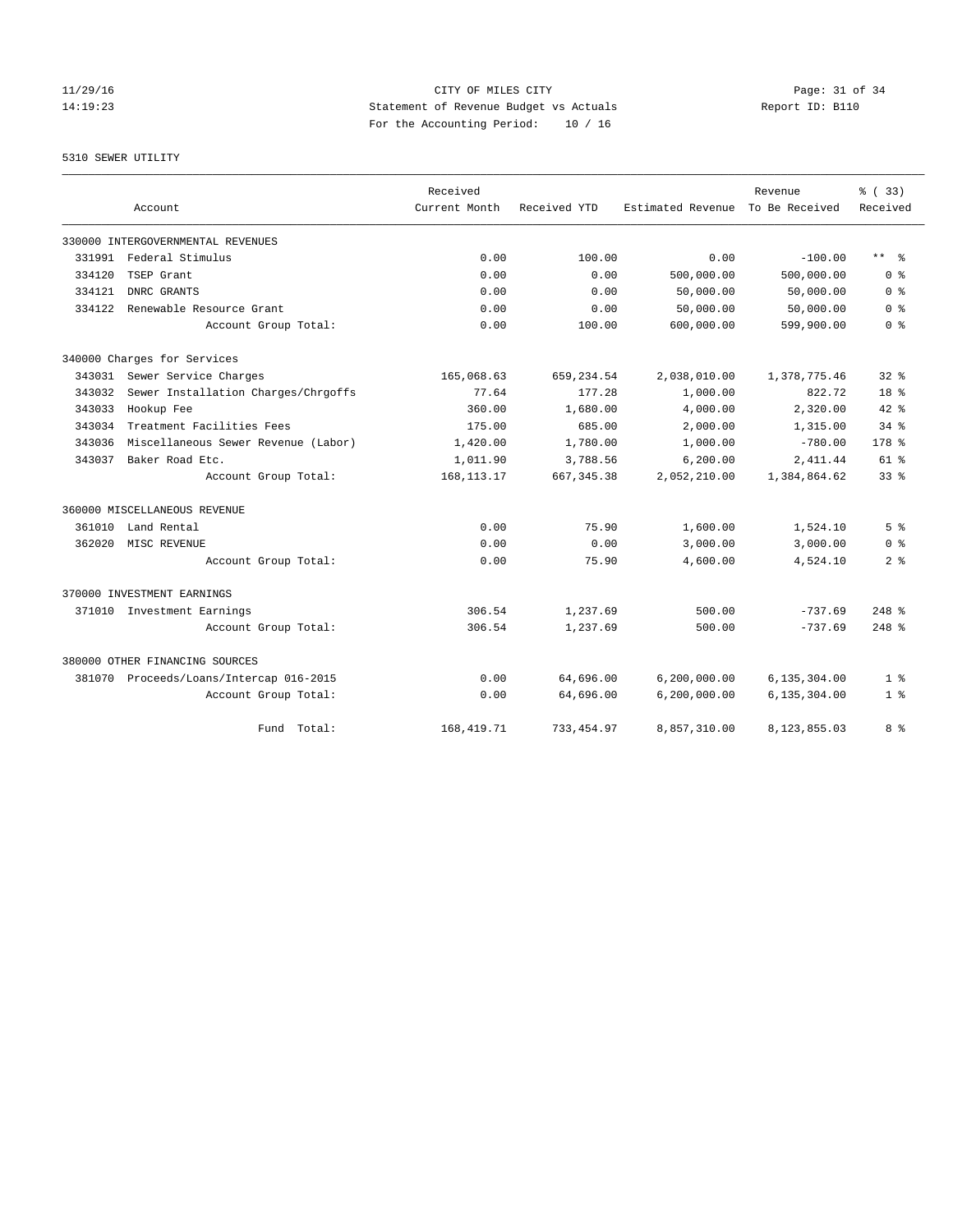## 11/29/16 CITY OF MILES CITY Page: 32 of 34 14:19:23 Statement of Revenue Budget vs Actuals Report ID: B110 For the Accounting Period: 10 / 16

5510 AMBULANCE FUND

|              |                                        | Received      |              |                   | Revenue        | % (33)          |
|--------------|----------------------------------------|---------------|--------------|-------------------|----------------|-----------------|
|              | Account                                | Current Month | Received YTD | Estimated Revenue | To Be Received | Received        |
| 310000 TAXES |                                        |               |              |                   |                |                 |
| 311010       | Real Property Taxes                    | 309.37        | 384.36       | 8,366.00          | 7,981.64       | 5 <sup>8</sup>  |
| 311020       | Personal Property Taxes                | 0.67          | 5.75         | 273.00            | 267.25         | 2 <sup>8</sup>  |
| 312000       | Penalty & Interest on Delinquent Taxes | 0.09          | 3.92         | 30.00             | 26.08          | 13 <sup>8</sup> |
|              | Account Group Total:                   | 310.13        | 394.03       | 8,669.00          | 8,274.97       | 5 <sup>8</sup>  |
|              | 330000 INTERGOVERNMENTAL REVENUES      |               |              |                   |                |                 |
| 331040       | Medicaid Supplemental Program-State    | 0.00          | 0.00         | 6,398.00          | 6,398.00       | 0 <sup>8</sup>  |
|              | Account Group Total:                   | 0.00          | 0.00         | 6,398.00          | 6,398.00       | 0 <sup>8</sup>  |
|              | 340000 Charges for Services            |               |              |                   |                |                 |
| 341075       | Serv/Cnty-Interlocal Agmt              | 0.00          | 877.50       | 72,000.00         | 71,122.50      | 1 <sup>8</sup>  |
| 342026       | Ambulance Charges                      | 61,529.88     | 222,643.21   | 830,000.00        | 607, 356.79    | $27$ $%$        |
| 342027       | Ambulance Standby                      | 455.00        | 2,535.00     | 5.000.00          | 2,465.00       | $51$ $%$        |
|              | Account Group Total:                   | 61,984.88     | 226,055.71   | 907,000.00        | 680, 944.29    | 25%             |
|              | 360000 MISCELLANEOUS REVENUE           |               |              |                   |                |                 |
|              | 366010 Misc- From Charge off Accts     | 0.00          | 1,743.53     | 2,500.00          | 756.47         | 70 %            |
|              | Account Group Total:                   | 0.00          | 1,743.53     | 2,500.00          | 756.47         | 70 %            |
|              | 380000 OTHER FINANCING SOURCES         |               |              |                   |                |                 |
| 381070       | Proceeds/Loans/Intercap 016-2015       | 0.00          | 0.00         | 230,000.00        | 230,000.00     | 0 <sup>8</sup>  |
|              | Account Group Total:                   | 0.00          | 0.00         | 230,000.00        | 230,000.00     | 0 <sup>8</sup>  |
|              | Fund Total:                            | 62,295.01     | 228, 193. 27 | 1,154,567.00      | 926, 373. 73   | $20*$           |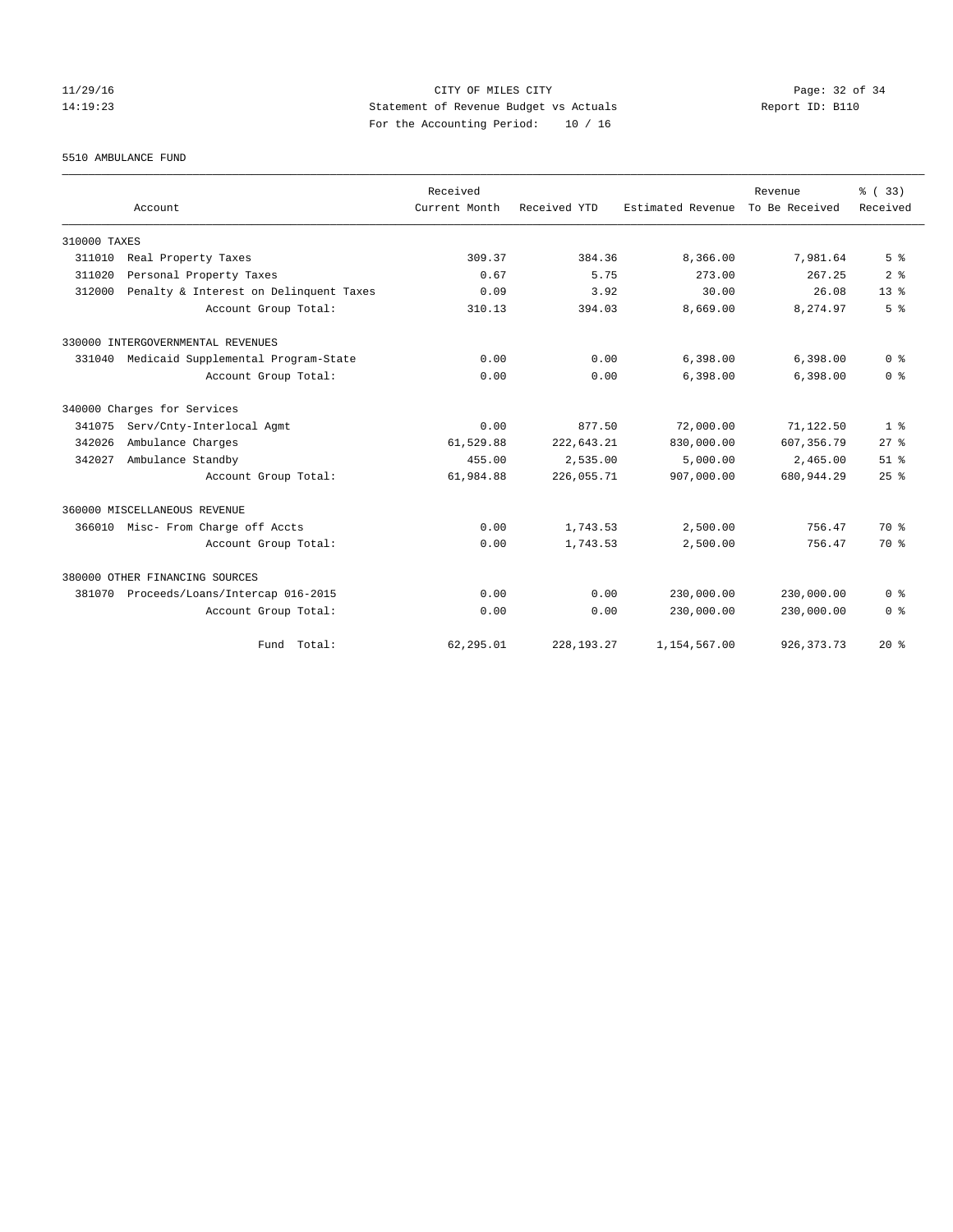## 11/29/16 Page: 33 of 34 14:19:23 Statement of Revenue Budget vs Actuals Report ID: B110 For the Accounting Period: 10 / 16

5610 AIRPORT OPERATING

|              |                                        | Received      |              |                                  | Revenue    | % (33)           |
|--------------|----------------------------------------|---------------|--------------|----------------------------------|------------|------------------|
|              | Account                                | Current Month | Received YTD | Estimated Revenue To Be Received |            | Received         |
| 310000 TAXES |                                        |               |              |                                  |            |                  |
| 311010       | Real Property Taxes                    | 464.04        | 576.52       | 14,600.00                        | 14,023.48  | $4\degree$       |
| 311020       | Personal Property Taxes                | 1.01          | 8.62         | 500.00                           | 491.38     | 2 <sup>8</sup>   |
| 312000       | Penalty & Interest on Delinquent Taxes | 0.15          | 5.92         | 40.00                            | 34.08      | 15 <sup>8</sup>  |
|              | Account Group Total:                   | 465.20        | 591.06       | 15,140.00                        | 14,548.94  | 4%               |
|              | 330000 INTERGOVERNMENTAL REVENUES      |               |              |                                  |            |                  |
| 331127       | FAA AIP17-2017                         | 0.00          | 0.00         | 99,000.00                        | 99,000.00  | 0 <sup>8</sup>   |
| 331129       | Federal Aeronautics Admin Grant        | 144, 413. 24  | 241, 192. 12 | 252,800.00                       | 11,607.88  | 95 <sup>8</sup>  |
|              | Account Group Total:                   | 144, 413. 24  | 241, 192. 12 | 351,800.00                       | 110,607.88 | 69 %             |
|              | 340000 Charges for Services            |               |              |                                  |            |                  |
| 341075       | Serv/Cnty-Interlocal Agmt              | 0.00          | 0.00         | 30,424.00                        | 30,424.00  | 0 <sup>8</sup>   |
| 343061       | Landing Fees                           | 215.25        | 420.00       | 3,000.00                         | 2,580.00   | $14*$            |
| 343062       | Aviation Fuel                          | 23,072.70     | 264, 110.43  | 440,000.00                       | 175,889.57 | $60*$            |
| 343064       | Hangar Rent                            | 4,223.18      | 20,047.72    | 53,376.00                        | 33, 328.28 | 38 <sup>8</sup>  |
| 343065       | Building Rentals                       | 1,074.89      | 4,724.56     | 13,898.00                        | 9,173.44   | $34$ $%$         |
| 343067       | Other - Miscellaneous                  | 0.00          | $-0.79$      | 4,800.00                         | 4,800.79   | 0 <sup>8</sup>   |
|              | Account Group Total:                   | 28,586.02     | 289, 301.92  | 545,498.00                       | 256,196.08 | 53%              |
|              | 360000 MISCELLANEOUS REVENUE           |               |              |                                  |            |                  |
| 361010       | Land Rental                            | 1,120.01      | 6,020.04     | 24,780.00                        | 18,759.96  | $24$ $%$         |
| 362020       | MISC REVENUE                           | 0.00          | 209.50       | 200.00                           | $-9.50$    | 105 <sub>8</sub> |
|              | Account Group Total:                   | 1,120.01      | 6.229.54     | 24,980.00                        | 18,750.46  | $25$ $%$         |
|              | 370000 INVESTMENT EARNINGS             |               |              |                                  |            |                  |
|              | 371010 Investment Earnings             | 2.60          | 11.32        | 150.00                           | 138.68     | 8 %              |
|              | Account Group Total:                   | 2.60          | 11.32        | 150.00                           | 138.68     | 8 %              |
|              | Fund Total:                            | 174,587.07    | 537, 325, 96 | 937,568.00                       | 400.242.04 | 57%              |